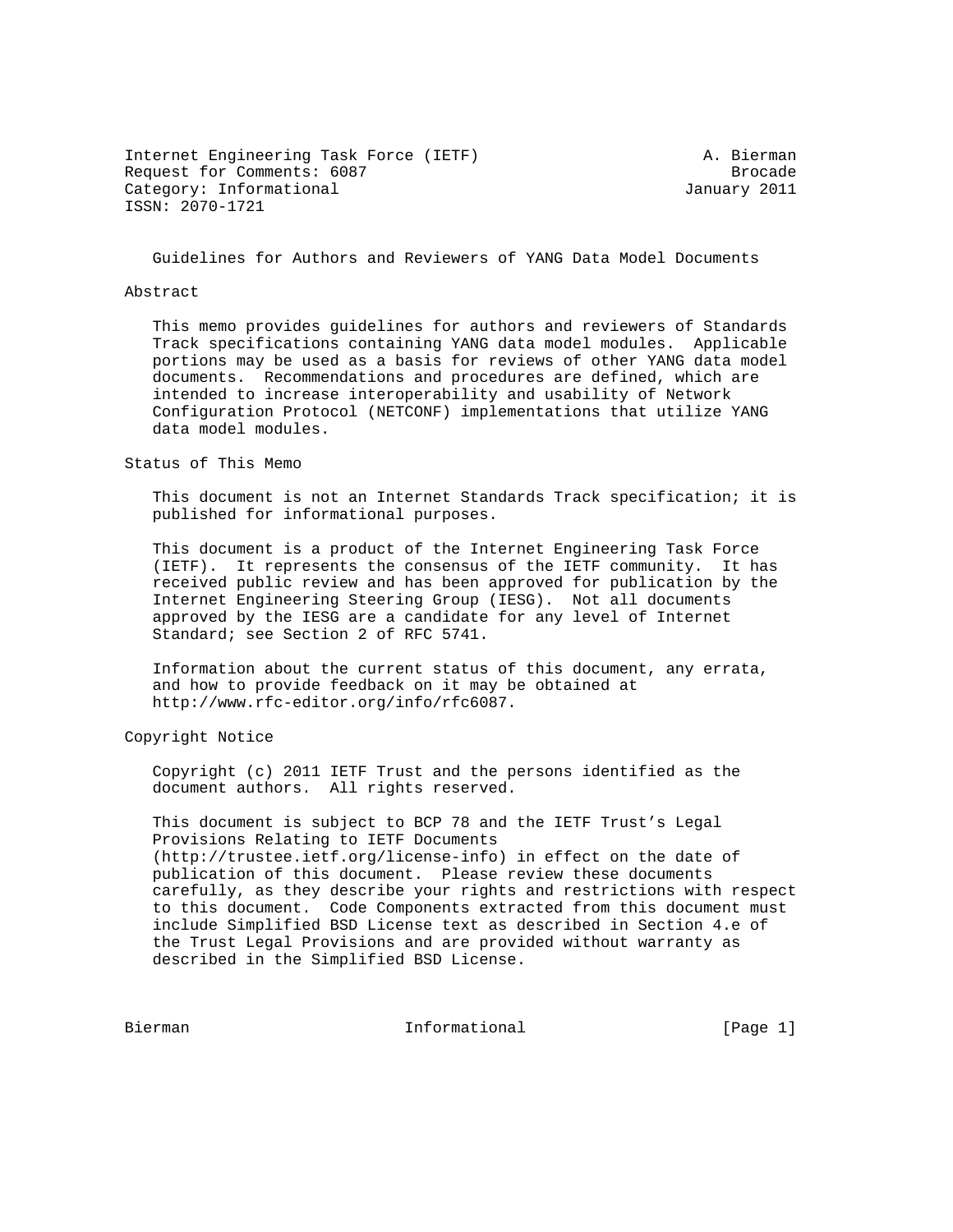# Table of Contents

| 1 <sub>1</sub> | $\mathbf{3}$                                                                                           |
|----------------|--------------------------------------------------------------------------------------------------------|
| 2.             | $\overline{3}$                                                                                         |
| 2.1.           | $\overline{3}$                                                                                         |
| 2.2.           | $\overline{4}$                                                                                         |
| 2.3.           | $\overline{4}$                                                                                         |
| 2.4.           | $\overline{4}$<br>a caracteristic and a caracteristic and a caracteristic and a caracteristic<br>Terms |
| 3.             | 5<br>General Documentation Guidelines                                                                  |
| 3.1.           | 5                                                                                                      |
| 3.2.           | $\overline{6}$                                                                                         |
| 3.3.           | $\overline{6}$                                                                                         |
| 3.4.           | Security Considerations Section<br>$\overline{6}$                                                      |
| 3.5.           | 7<br>IANA Considerations Section                                                                       |
|                | 3.5.1. Documents that Create a New Namespace<br>7                                                      |
|                | 3.5.2.<br>Documents that Extend an Existing Namespace<br>8                                             |
| 3.6.           | 8                                                                                                      |
| 4              | 8                                                                                                      |
| 4.1.           | Module Naming Conventions<br>8                                                                         |
| 4.2.           | $\overline{9}$                                                                                         |
| 4.3.           | $\mathsf{Q}$                                                                                           |
| 4.4.           | Conditional Statements 10                                                                              |
| 4.5.           |                                                                                                        |
| 4.6.           | Lifecycle Management 11                                                                                |
| 4.7.           | Module Header, Meta, and Revision Statements 12                                                        |
| 4.8.           | Namespace Assignments 13                                                                               |
| 4.9.           | Top-Level Data Definitions 14                                                                          |
|                |                                                                                                        |
|                | 4.11. Reusable Type Definitions 15                                                                     |
|                |                                                                                                        |
|                | 4.13. Operation Definitions 17                                                                         |
|                | 4.14. Notification Definitions 17                                                                      |
| 5.             |                                                                                                        |
| б.             | Security Considerations 18                                                                             |
| 6.1.           | Security Considerations Section Template 19                                                            |
| $7$ .          |                                                                                                        |
| 8.             |                                                                                                        |
| 8.1.           | Normative References 20                                                                                |
|                | 8.2. Informative References 21                                                                         |
|                | Appendix A. Module Review Checklist 22                                                                 |
|                | Appendix B. YANG Module Template 24                                                                    |
|                |                                                                                                        |

Bierman Informational [Page 2]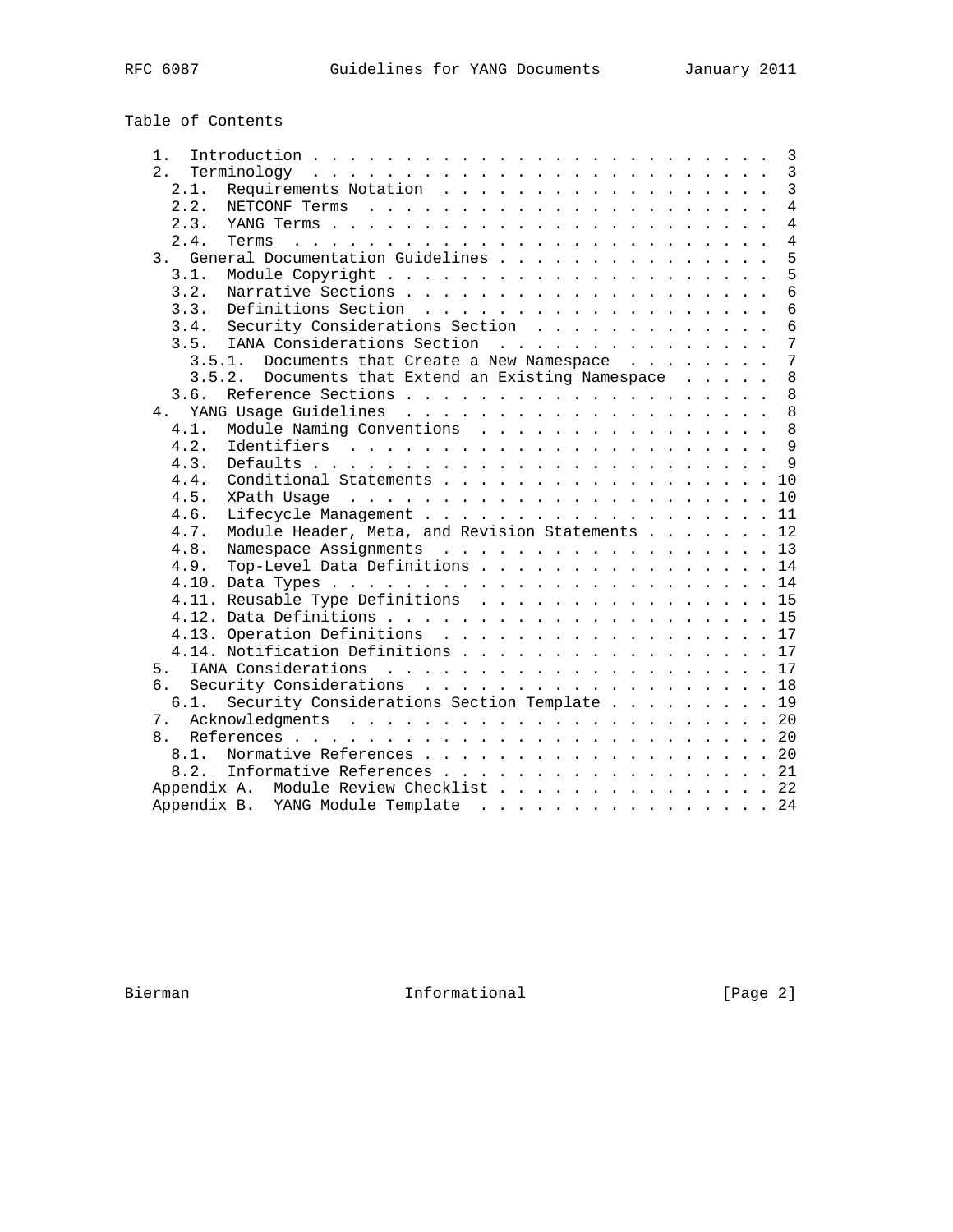# 1. Introduction

 The standardization of network configuration interfaces for use with the Network Configuration Protocol (NETCONF) [RFC4741] requires a modular set of data models, which can be reused and extended over time.

 This document defines a set of usage guidelines for Standards Track documents containing YANG [RFC6020] data models. YANG is used to define the data structures, protocol operations, and notification content used within a NETCONF server. A server that supports a particular YANG module will support client NETCONF operation requests, as indicated by the specific content defined in the YANG module.

 This document is similar to the Structure of Management Information version 2 (SMIv2) usage guidelines specification [RFC4181] in intent and structure. However, since that document was written a decade after SMIv2 modules had been in use, it was published as a 'Best Current Practice' (BCP). This document is not a BCP, but rather an informational reference, intended to promote consistency in documents containing YANG modules.

 Many YANG constructs are defined as optional to use, such as the description statement. However, in order to maximize interoperability of NETCONF implementations utilizing YANG data models, it is desirable to define a set of usage guidelines that may require a higher level of compliance than the minimum level defined in the YANG specification.

 In addition, YANG allows constructs such as infinite length identifiers and string values, or top-level mandatory nodes, that a compliant server is not required to support. Only constructs that all servers are required to support can be used in IETF YANG modules.

 This document defines usage guidelines related to the NETCONF operations layer and NETCONF content layer, as defined in [RFC4741]. These guidelines are intended to be used by authors and reviewers to improve the readability and interoperability of published YANG data models.

### 2. Terminology

#### 2.1. Requirements Notation

 The key words "MUST", "MUST NOT", "REQUIRED", "SHALL", "SHALL NOT", "SHOULD", "SHOULD NOT", "RECOMMENDED", "MAY", and "OPTIONAL" in this document are to be interpreted as described in [RFC2119].

Bierman 11 - Informational 11 - Informational [Page 3]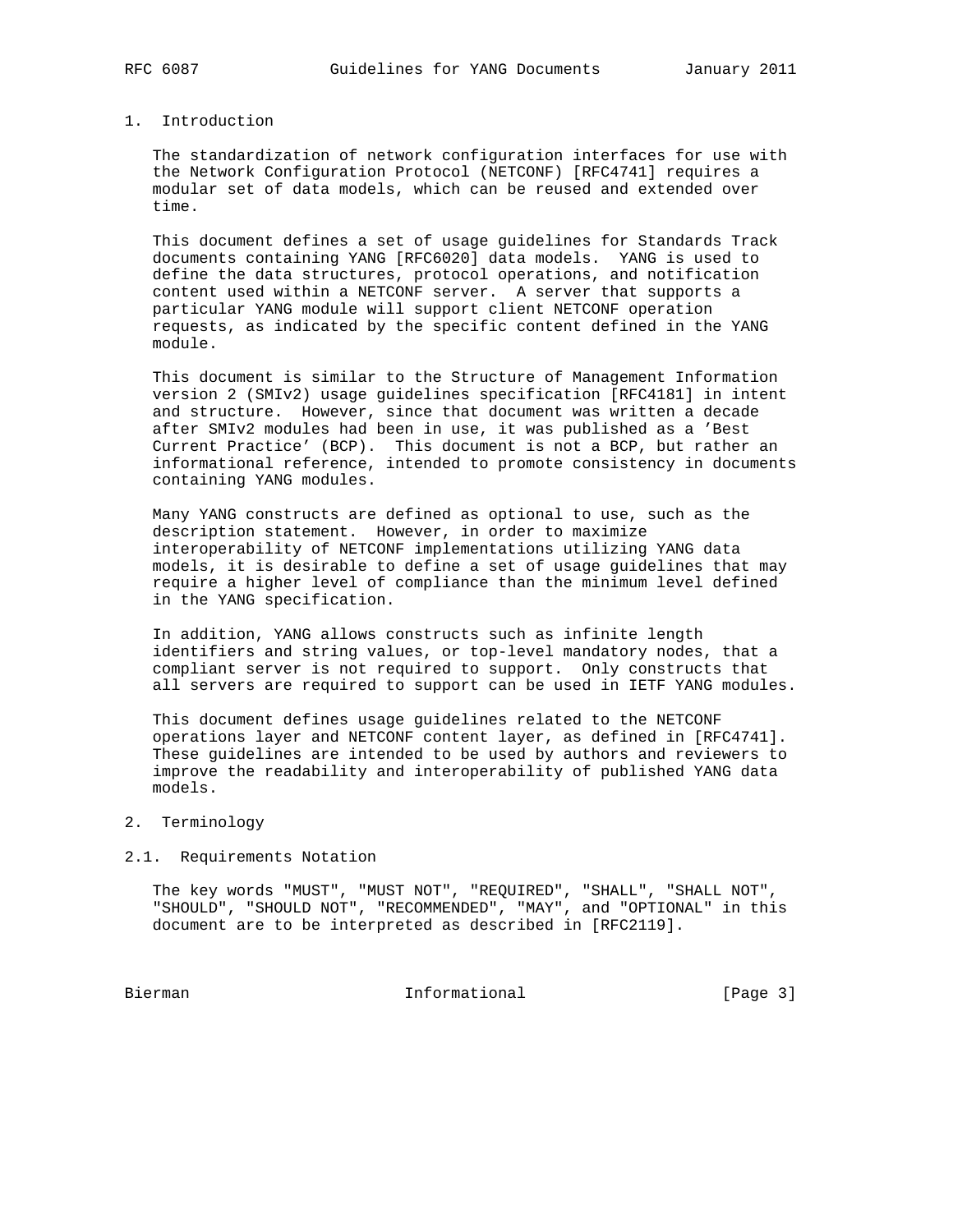RFC 2119 language is used here to express the views of the NETMOD working group regarding content for YANG modules. YANG modules complying with this document will treat the RFC 2119 terminology as if it were describing best current practices.

2.2. NETCONF Terms

 The following terms are defined in [RFC4741] and are not redefined here:

- o capabilities
- o client
- o operation
- o server
- 2.3. YANG Terms

 The following terms are defined in [RFC6020] and are not redefined here:

- o data node
- o module
- o namespace
- o submodule
- o version
- o YANG
- o YIN

 Note that the term 'module' may be used as a generic term for a YANG module or submodule. When describing properties that are specific to submodules, the term 'submodule' is used instead.

2.4. Terms

The following terms are used throughout this document:

 published: A stable release of a module or submodule, usually contained in an RFC.

Bierman 11 Informational 12 | Page 4]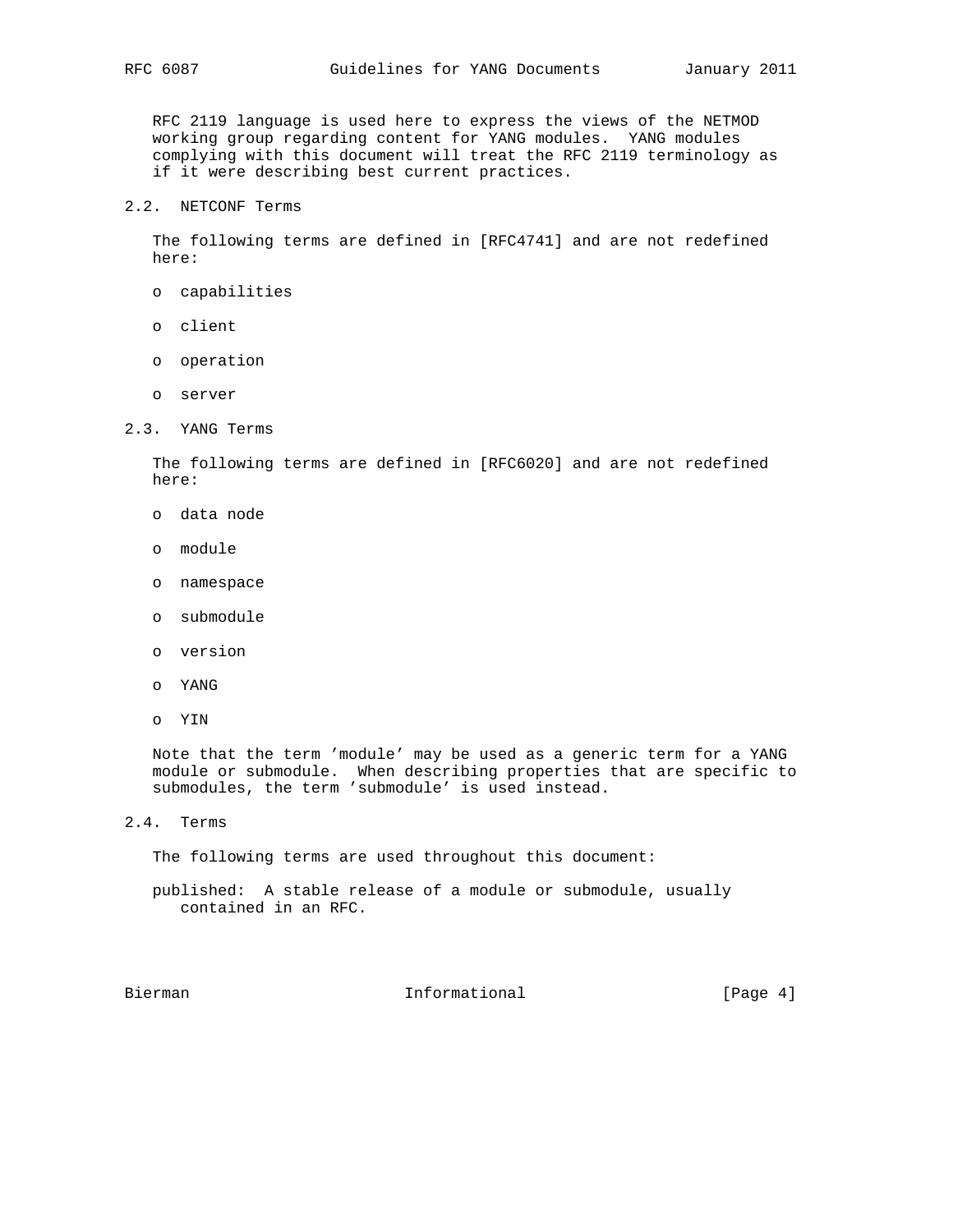unpublished: An unstable release of a module or submodule, usually contained in an Internet-Draft.

3. General Documentation Guidelines

 YANG data model modules under review are likely to be contained in Internet-Drafts. All guidelines for Internet-Draft authors MUST be followed. The RFC Editor provides guidelines for authors of RFCs, which are first published as Internet-Drafts. These guidelines should be followed and are defined in [RFC2223] and updated in [RFC5741] and "RFC Document Style" [RFC-STYLE].

 The following sections MUST be present in an Internet-Draft containing a module:

- o Narrative sections
- o Definitions section
- o Security Considerations section
- o IANA Considerations section
- o References section
- 3.1. Module Copyright

 The module description statement MUST contain a reference to the latest approved IETF Trust Copyright statement, which is available online at:

http://trustee.ietf.org/license-info/

 Each YANG module or submodule contained within an Internet-Draft or RFC is considered to be a code component. The strings '<CODE BEGINS>' and '<CODE ENDS>' MUST be used to identify each code component.

 The '<CODE BEGINS>' tag SHOULD be followed by a string identifying the file name specified in Section 5.2 of [RFC6020]. The following example is for the '2010-01-18' revision of the 'ietf-foo' module:

Bierman 10 Informational 1 [Page 5]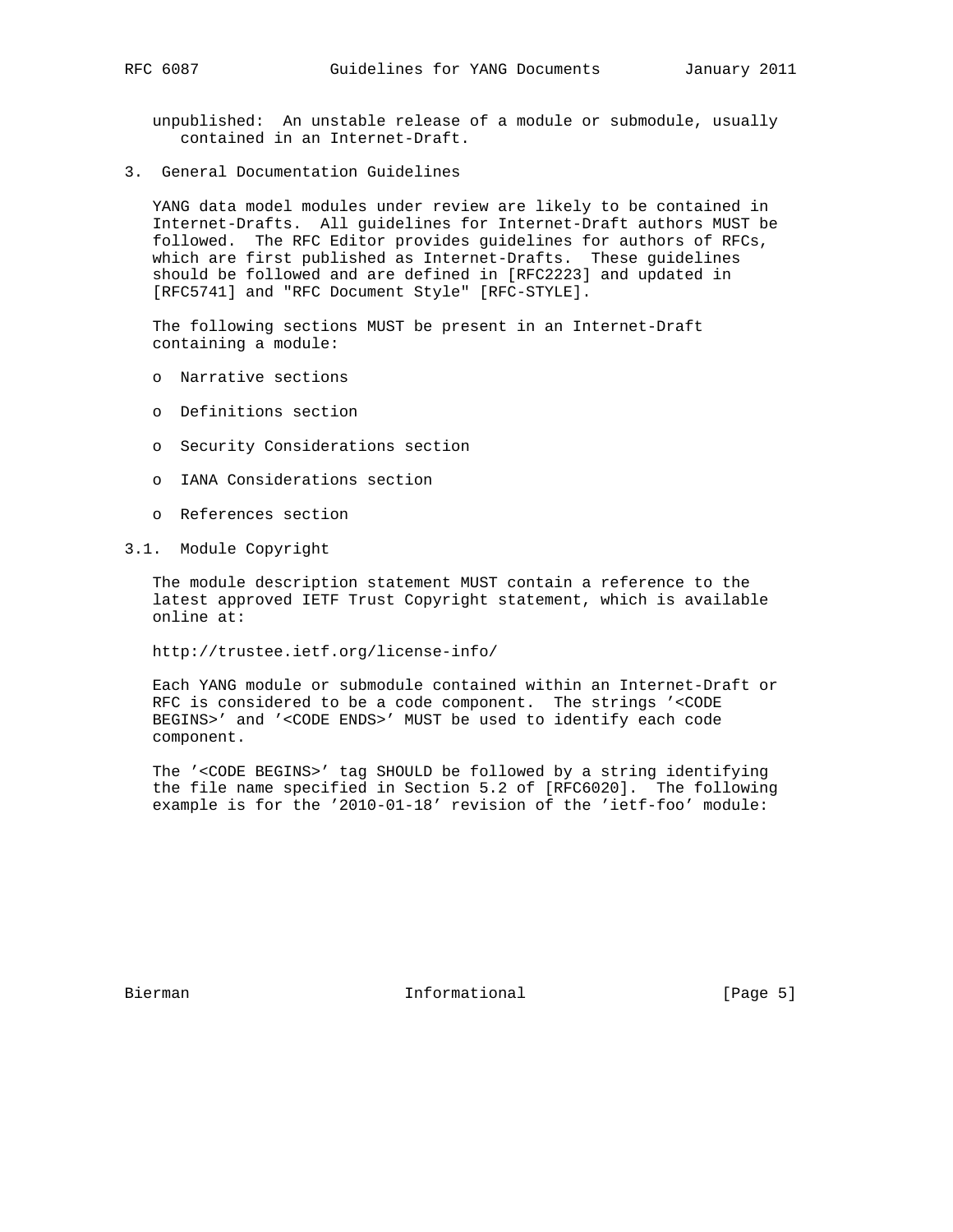```
 <CODE BEGINS> file "ietf-foo@2010-01-18.yang"
 module ietf-foo {
    // ...
    revision 2010-01-18 {
       description "Latest revision";
       reference "RFC XXXX";
    }
    // ...
 }
 <CODE ENDS>
```
## 3.2. Narrative Sections

 The narrative part MUST include an overview section that describes the scope and field of application of the module(s) defined by the specification and that specifies the relationship (if any) of these modules to other standards, particularly to standards containing other YANG modules. The narrative part SHOULD include one or more sections to briefly describe the structure of the modules defined in the specification.

 If the module(s) defined by the specification imports definitions from other modules (except for those defined in the YANG [RFC6020] or YANG Types [RFC6021] documents), or are always implemented in conjunction with other modules, then those facts MUST be noted in the overview section, as MUST be noted any special interpretations of definitions in other modules.

3.3. Definitions Section

 This section contains the module(s) defined by the specification. These modules MUST be written using the YANG syntax defined in [RFC6020]. A YIN syntax version of the module MAY also be present in the document. There MAY also be other types of modules present in the document, such as SMIv2, which are not affected by these guidelines.

See Section 4 for guidelines on YANG usage.

3.4. Security Considerations Section

 Each specification that defines one or more modules MUST contain a section that discusses security considerations relevant to those modules.

 This section MUST be patterned after the latest approved template (available at http://www.ops.ietf.org/netconf/yang-security-considerations.txt).

Bierman 11 - Informational 11 - Informational (Page 6)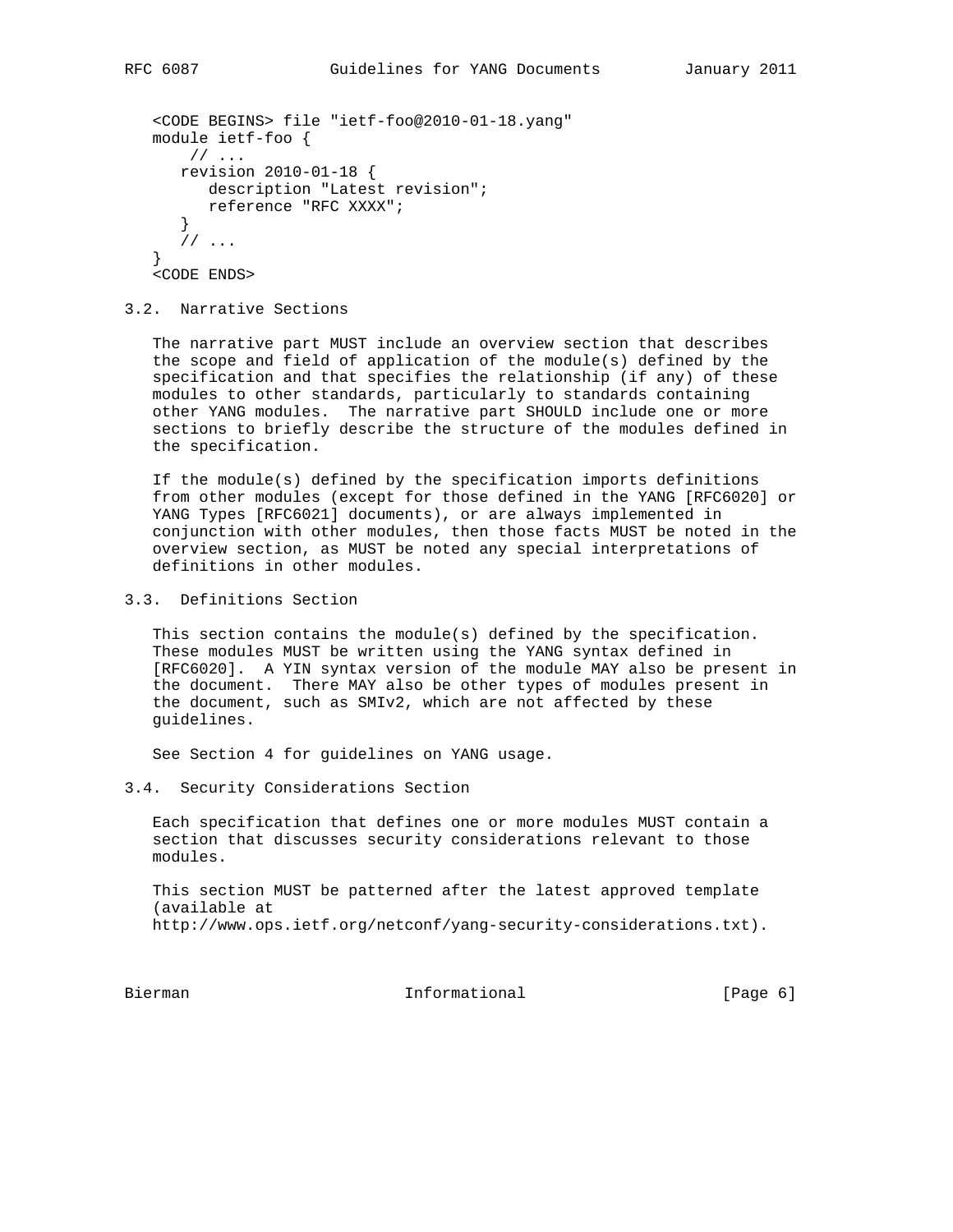Section 6.1 contains the security considerations template dated 2010-06-16. Authors MUST check the webpage at the URL listed above in case there is a more recent version available.

In particular:

- o Writable data nodes that could be especially disruptive if abused MUST be explicitly listed by name and the associated security risks MUST be explained.
- o Readable data nodes that contain especially sensitive information or that raise significant privacy concerns MUST be explicitly listed by name and the reasons for the sensitivity/privacy concerns MUST be explained.
- o Operations (i.e., YANG 'rpc' statements) that are potentially harmful to system behavior or that raise significant privacy concerns MUST be explicitly listed by name and the reasons for the sensitivity/privacy concerns MUST be explained.
- 3.5. IANA Considerations Section

 In order to comply with IESG policy as set forth in http://www.ietf.org/id-info/checklist.html, every Internet-Draft that is submitted to the IESG for publication MUST contain an IANA Considerations section. The requirements for this section vary depending on what actions are required of the IANA. If there are no IANA considerations applicable to the document, then the IANA Considerations section stating that there are no actions is removed by the RFC Editor before publication. Refer to the guidelines in [RFC5226] for more details.

3.5.1. Documents that Create a New Namespace

 If an Internet-Draft defines a new namespace that is to be administered by the IANA, then the document MUST include an IANA Considerations section that specifies how the namespace is to be administered.

 Specifically, if any YANG module namespace statement value contained in the document is not already registered with IANA, then a new YANG Namespace registry entry MUST be requested from the IANA. The YANG [RFC6020] specification includes the procedure for this purpose in its IANA Considerations section.

Bierman 10 Informational 1 [Page 7]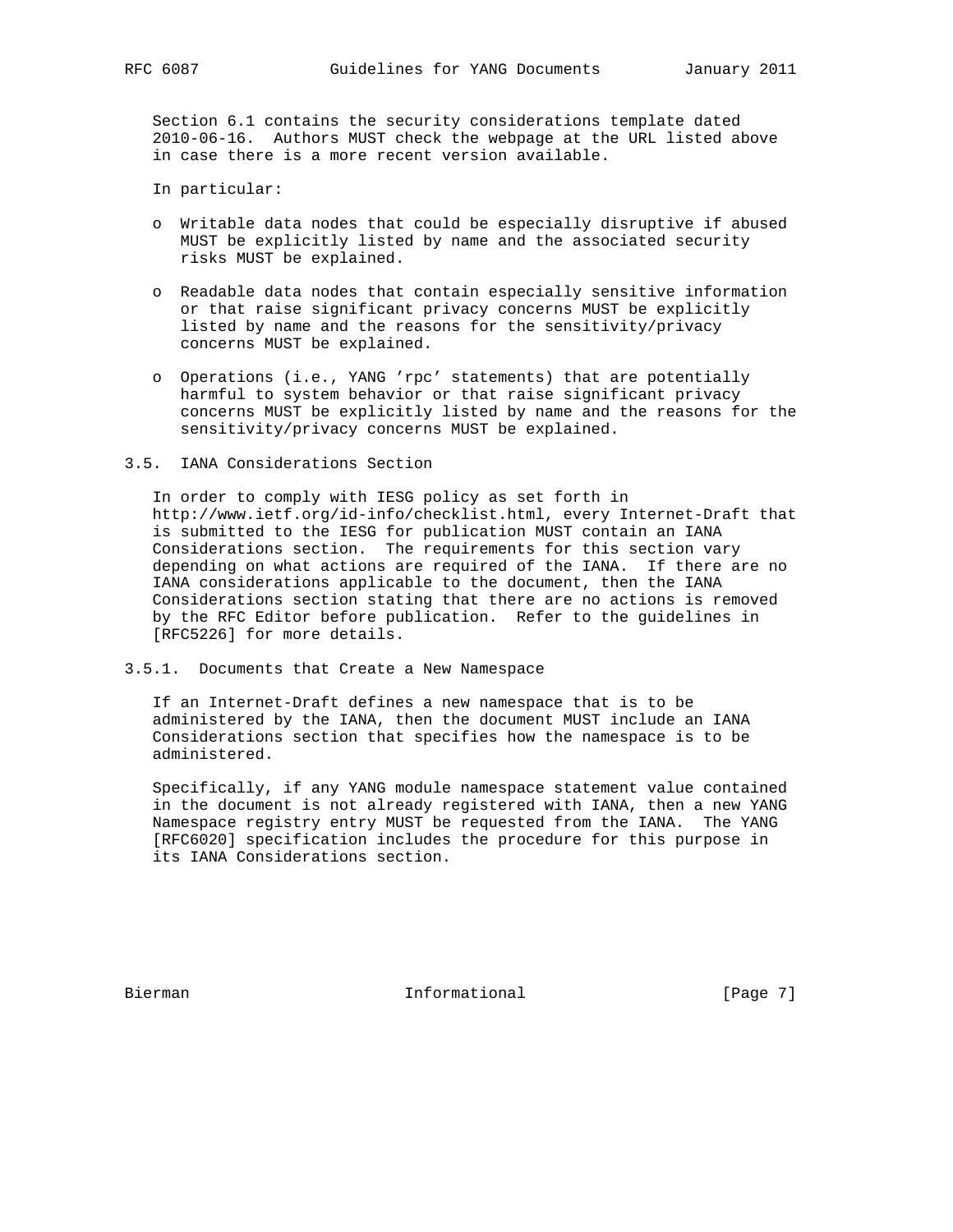### 3.5.2. Documents that Extend an Existing Namespace

 It is possible to extend an existing namespace using a YANG submodule that belongs to an existing module already administered by IANA. In this case, the document containing the main module MUST be updated to use the latest revision of the submodule.

# 3.6. Reference Sections

 For every import or include statement that appears in a module contained in the specification, which identifies a module in a separate document, a corresponding normative reference to that document MUST appear in the Normative References section. The reference MUST correspond to the specific module version actually used within the specification.

 For every normative reference statement that appears in a module contained in the specification, which identifies a separate document, a corresponding normative reference to that document SHOULD appear in the Normative References section. The reference SHOULD correspond to the specific document version actually used within the specification. If the reference statement identifies an informative reference, which identifies a separate document, a corresponding informative reference to that document MAY appear in the Informative References section.

4. YANG Usage Guidelines

 In general, modules in IETF Standards Track specifications MUST comply with all syntactic and semantic requirements of YANG [RFC6020]. The guidelines in this section are intended to supplement the YANG specification, which is intended to define a minimum set of conformance requirements.

 In order to promote interoperability and establish a set of practices based on previous experience, the following sections establish usage guidelines for specific YANG constructs.

 Only guidelines that clarify or restrict the minimum conformance requirements are included here.

4.1. Module Naming Conventions

 Modules contained in Standards Track documents SHOULD be named according to the guidelines in the IANA Considerations section of [RFC6020].

Bierman 11 - Informational 11 - Informational (Page 8)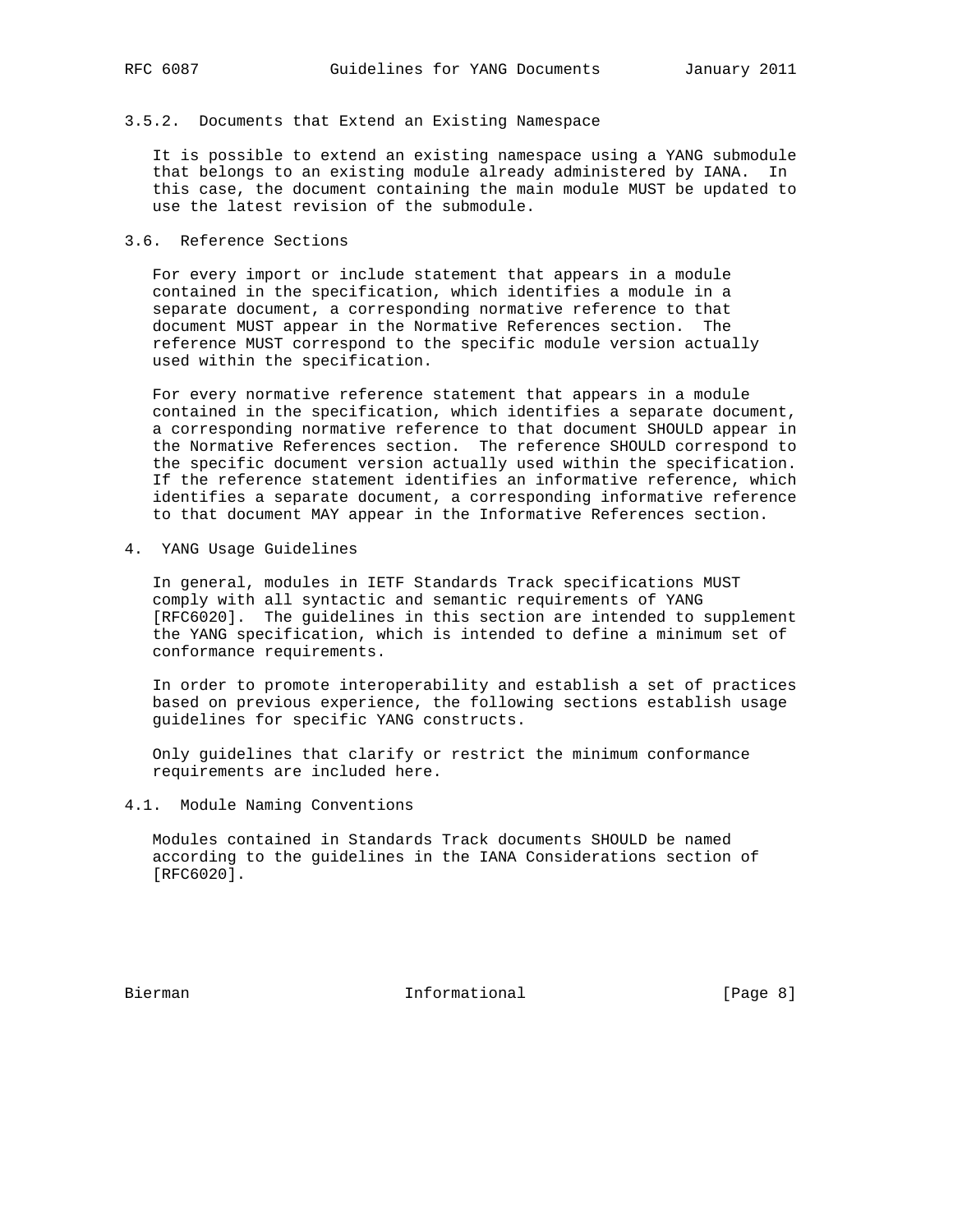A distinctive word or acronym (e.g., protocol name or working group acronym) SHOULD be used in the module name. If new definitions are being defined to extend one or more existing modules, then the same word or acronym should be reused, instead of creating a new one.

 All published module names MUST be unique. For a YANG module published in an RFC, this uniqueness is guaranteed by IANA. For unpublished modules, the authors need to check that no other work in progress is using the same module name.

 Once a module name is published, it MUST NOT be reused, even if the RFC containing the module is reclassified to 'Historic' status.

# 4.2. Identifiers

 Identifiers for all YANG identifiers in published modules MUST be between 1 and 64 characters in length. These include any construct specified as an 'identifier-arg-str' token in the ABNF in Section 12 of [RFC6020].

# 4.3. Defaults

 In general, it is suggested that substatements containing very common default values SHOULD NOT be present. The following substatements are commonly used with the default value, which would make the module difficult to read if used everywhere they are allowed.

| Statement    | Default Value |
|--------------|---------------|
| config       | true          |
| mandatory    | false         |
| max-elements | unbounded     |
| min-elements | U             |
| ordered-by   | system        |
| status       | current       |
| yin-element  | false         |
|              |               |

Bierman 10 Informational 1999 [Page 9]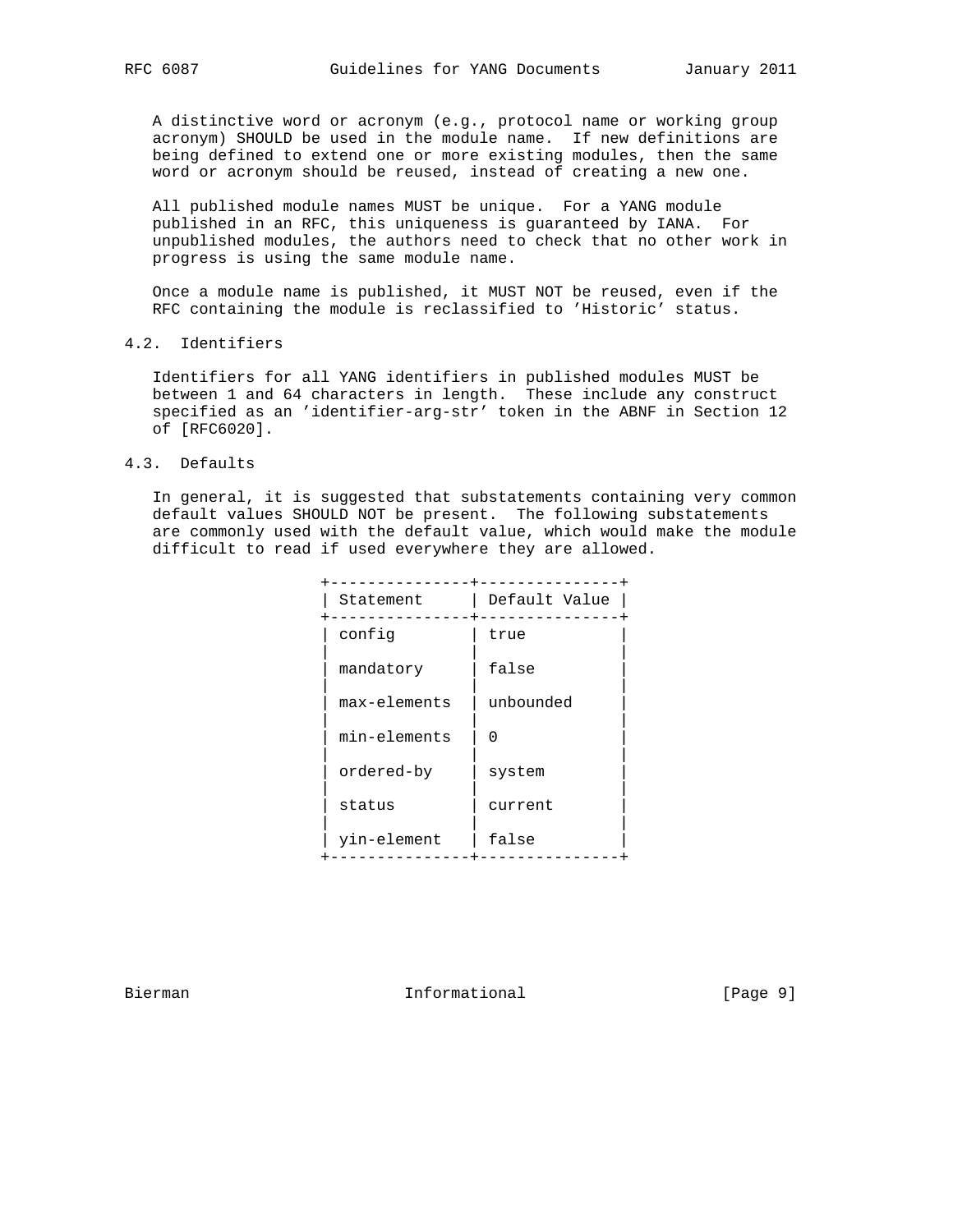#### 4.4. Conditional Statements

 A module may be conceptually partitioned in several ways, using the 'if-feature' and/or 'when' statements.

 Data model designers need to carefully consider all modularity aspects, including the use of YANG conditional statements.

 If a data definition is optional, depending on server support for a NETCONF protocol capability, then a YANG 'feature' statement SHOULD be defined to indicate that the NETCONF capability is supported within the data model.

 If any notification data, or any data definition, for a non configuration data node is not mandatory, then the server may or may not be required to return an instance of this data node. If any conditional requirements exist for returning the data node in a notification payload or retrieval request, they MUST be documented somewhere. For example, a 'when' or 'if-feature' statement could apply to the data node, or the conditional requirements could be explained in a 'description' statement within the data node or one of its ancestors (if any).

#### 4.5. XPath Usage

 This section describes guidelines for using the XML Path Language [W3C.REC-xpath-19991116] (XPath) within YANG modules.

 The 'attribute' and 'namespace' axes are not supported in YANG, and MAY be empty in a NETCONF server implementation.

 The 'position' and 'last' functions SHOULD NOT be used. This applies to implicit use of the 'position' function as well (e.g., '//chapter[42]'). A server is only required to maintain the relative XML document order of all instances of a particular user-ordered list or leaf-list. The 'position' and 'last' functions MAY be used if they are evaluated in a context where the context node is a user ordered 'list' or 'leaf-list'.

 The 'preceding', and 'following' axes SHOULD NOT be used. These constructs rely on XML document order within a NETCONF server configuration database, which may not be supported consistently or produce reliable results across implementations. Predicate expressions based on static node properties (e.g., element name or value, 'ancestor' or 'descendant' axes) SHOULD be used instead. The 'preceding' and 'following' axes MAY be used if document order is not relevant to the outcome of the expression (e.g., check for global uniqueness of a parameter value).

Bierman Informational [Page 10]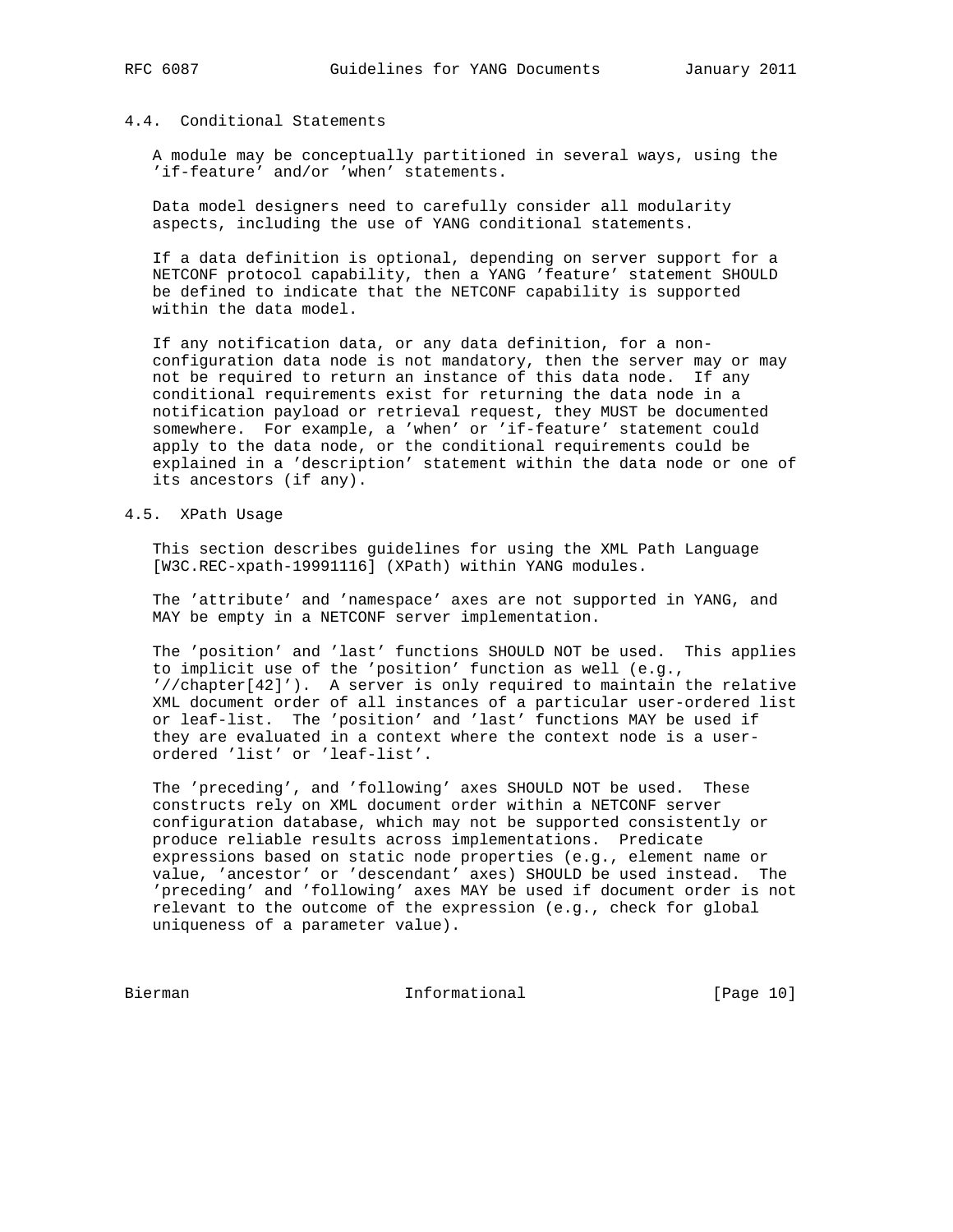The 'preceding-sibling' and 'following-sibling' axes SHOULD NOT used. A server is only required to maintain the relative XML document order of all instances of a particular user-ordered list or leaf-list. The 'preceding-sibling' and 'following-sibling' axes MAY be used if they are evaluated in a context where the context node is a user-ordered 'list' or 'leaf-list'.

 Data nodes that use the 'int64' and 'uint64' built-in type SHOULD NOT be used within numeric expressions. There are boundary conditions in which the translation from the YANG 64-bit type to an XPath number can cause incorrect results. Specifically, an XPath 'double' precision floating point number cannot represent very large positive or negative 64-bit numbers because it only provides a total precision of 53 bits. The 'int64' and 'uint64' data types MAY be used in numeric expressions if the value can be represented with no more than 53 bits of precision.

 Data modelers need to be careful not to confuse the YANG value space and the XPath value space. The data types are not the same in both, and conversion between YANG and XPath data types SHOULD be considered carefully.

 Explicit XPath data type conversions MAY be used (e.g., 'string', 'boolean', or 'number' functions), instead of implicit XPath data type conversions.

### 4.6. Lifecycle Management

 The status statement MUST be present if its value is 'deprecated' or 'obsolete'.

 The module or submodule name MUST NOT be changed, once the document containing the module or submodule is published.

 The module namespace URI value MUST NOT be changed, once the document containing the module is published.

 The revision-date substatement within the imports statement SHOULD be present if any groupings are used from the external module.

 The revision-date substatement within the include statement SHOULD be present if any groupings are used from the external submodule.

 If submodules are used, then the document containing the main module MUST be updated so that the main module revision date is equal or more recent than the revision date of any submodule that is (directly or indirectly) included by the main module.

Bierman **Informational** Informational [Page 11]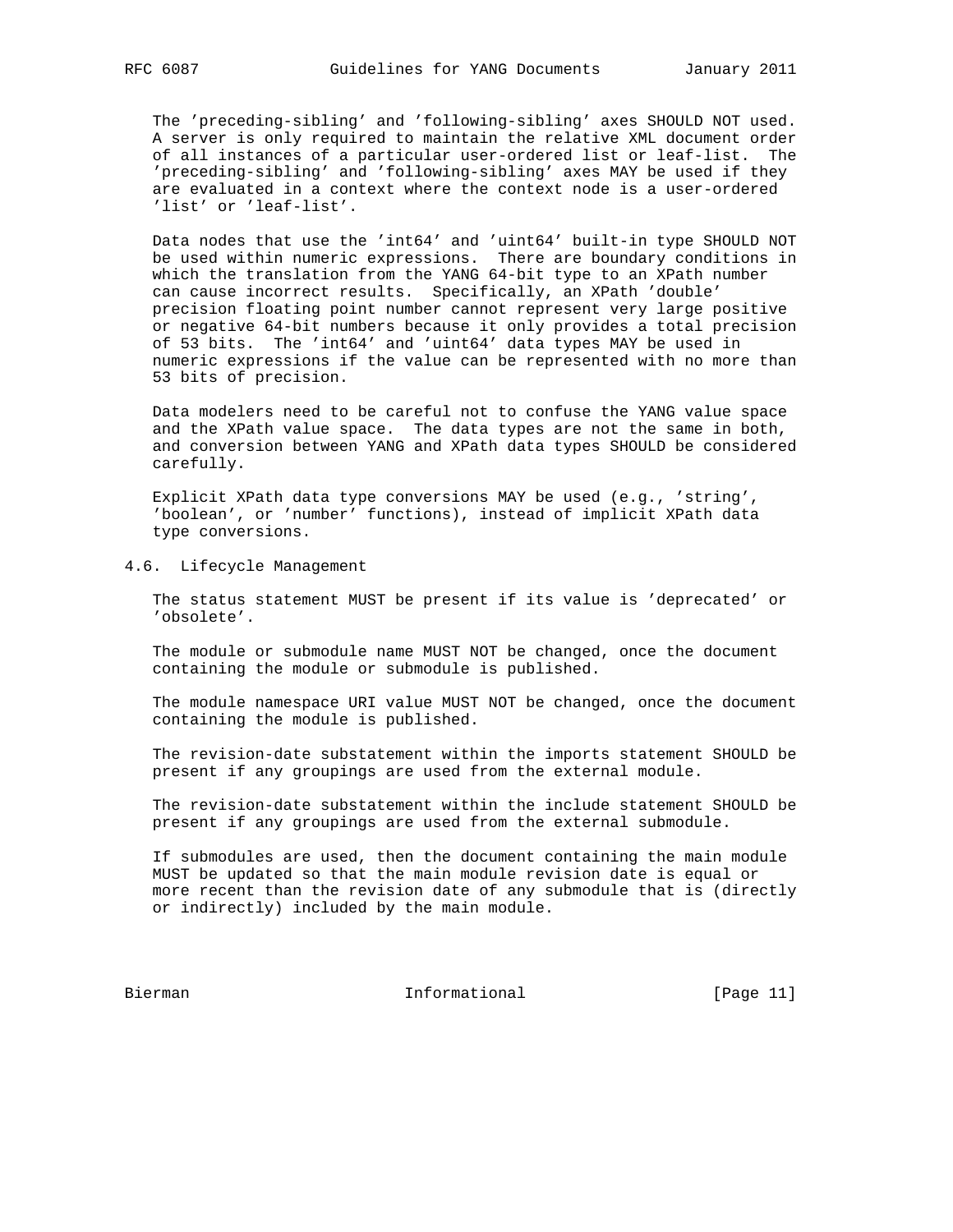# 4.7. Module Header, Meta, and Revision Statements

 For published modules, the namespace MUST be a globally unique URI, as defined in [RFC3986]. This value is usually assigned by the IANA.

 The organization statement MUST be present. If the module is contained in a document intended for Standards Track status, then the organization SHOULD be the IETF working group chartered to write the document.

 The contact statement MUST be present. If the module is contained in a document intended for Standards Track status, then the working group web and mailing information MUST be present, and the main document author or editor contact information SHOULD be present. If additional authors or editors exist, their contact information MAY be present. In addition, the Area Director and other contact information MAY be present.

 The description statement MUST be present. The appropriate IETF Trust Copyright text MUST be present, as described in Section 3.1.

 If the module relies on information contained in other documents, which are not the same documents implied by the import statements present in the module, then these documents MUST be identified in the reference statement.

 A revision statement MUST be present for each published version of the module. The revision statement MUST have a reference substatement. It MUST identify the published document that contains the module. Modules are often extracted from their original documents, and it is useful for developers and operators to know how to find the original source document in a consistent manner. The revision statement MAY have a description substatement.

 Each new revision MUST include a revision date that is higher than any other revision date in the module. The revision date does not need to be updated if the module contents do not change in the new document revision.

 It is acceptable to reuse the same revision statement within unpublished versions (i.e., Internet-Drafts), but the revision date MUST be updated to a higher value each time the Internet-Draft is re posted.

Bierman Informational [Page 12]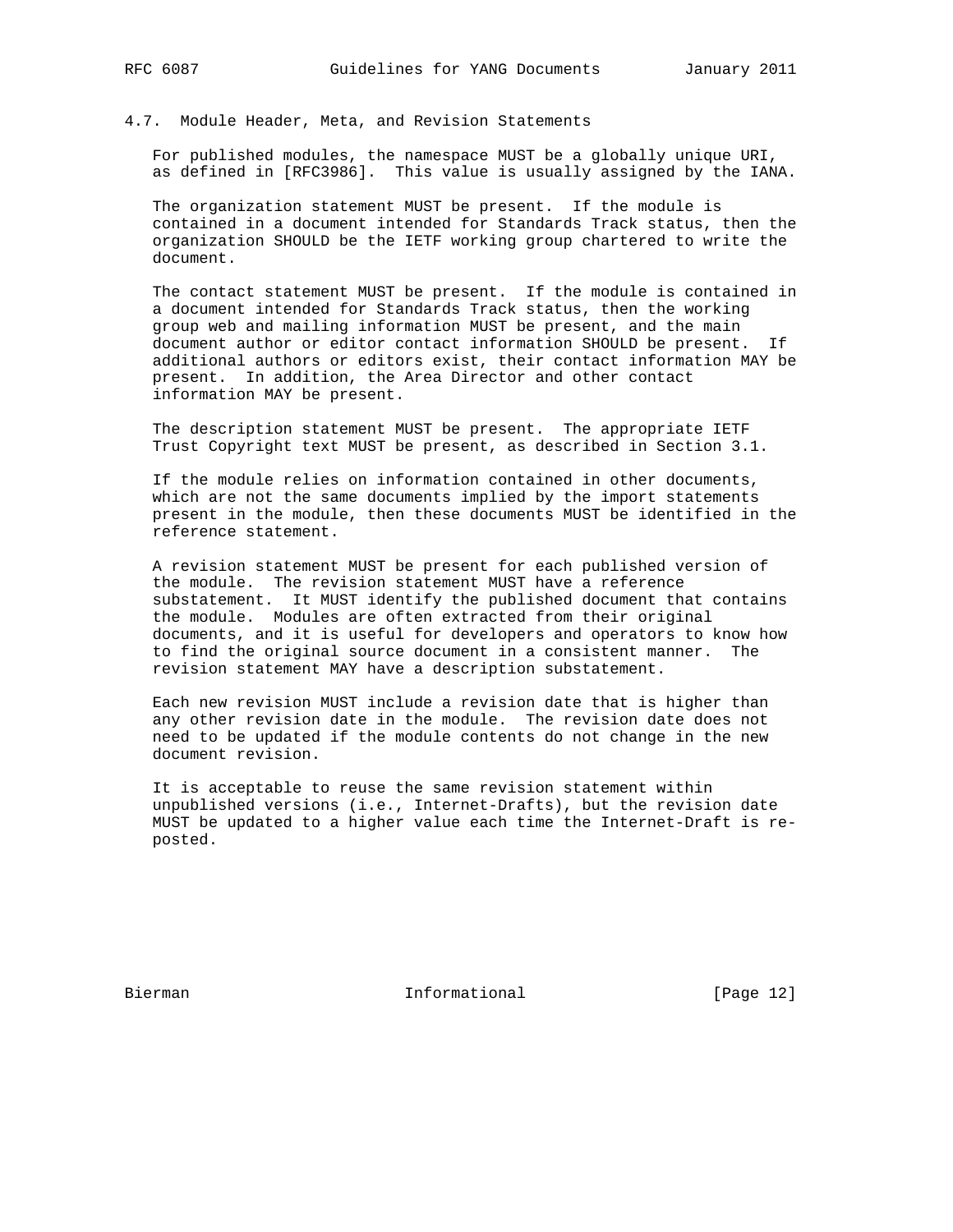#### 4.8. Namespace Assignments

 It is RECOMMENDED that only valid YANG modules be included in documents, whether or not they are published yet. This allows:

- o the module to compile correctly instead of generating disruptive fatal errors.
- o early implementors to use the modules without picking a random value for the XML namespace.
- o early interoperability testing since independent implementations will use the same XML namespace value.

 Until a URI is assigned by the IANA, a proposed namespace URI MUST be provided for the namespace statement in a YANG module. A value SHOULD be selected that is not likely to collide with other YANG namespaces. Standard module names, prefixes, and URI strings already listed in the YANG Module Registry MUST NOT be used.

A standard namespace statement value SHOULD have the following form:

<URN prefix string>:<module-name>

 The following URN prefix string SHOULD be used for published and unpublished YANG modules:

urn:ietf:params:xml:ns:yang:

 The following example URNs would be valid temporary namespace statement values for Standards Track modules:

urn:ietf:params:xml:ns:yang:ietf-netconf-partial-lock

urn:ietf:params:xml:ns:yang:ietf-netconf-state

urn:ietf:params:xml:ns:yang:ietf-netconf

 Note that a different URN prefix string SHOULD be used for non- Standards-Track modules. The string SHOULD be selected according to the guidelines in [RFC6020].

 The following examples of non-Standards-Track modules are only suggestions. There are no guidelines for this type of URN in this document:

Bierman 10 Informational [Page 13]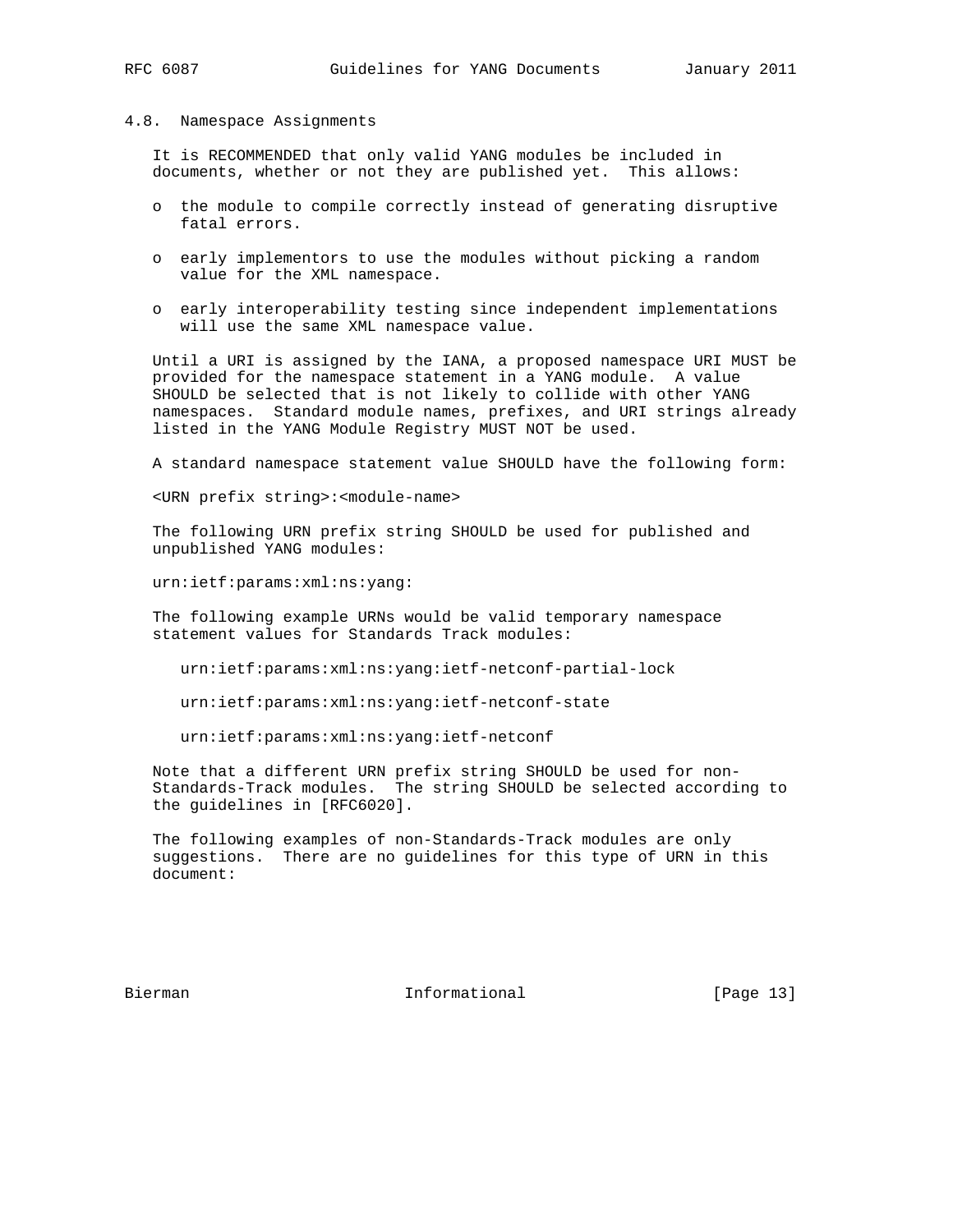http://example.com/ns/example-interfaces

http://example.com/ns/example-system

4.9. Top-Level Data Definitions

 There SHOULD only be one top-level data node defined in each YANG module, if any data nodes are defined at all.

 The top-level data organization SHOULD be considered carefully, in advance. Data model designers need to consider how the functionality for a given protocol or protocol family will grow over time.

 The names and data organization SHOULD reflect persistent information, such as the name of a protocol. The name of the working group SHOULD NOT be used because this may change over time.

 A mandatory database data definition is defined as a node that a client must provide for the database to be valid. The server is not required to provide a value.

 Top-level database data definitions MUST NOT be mandatory. If a mandatory node appears at the top level, it will immediately cause the database to be invalid. This can occur when the server boots or when a module is loaded dynamically at runtime.

4.10. Data Types

 Selection of an appropriate data type (i.e., built-in type, existing derived type, or new derived type) is very subjective, and therefore few requirements can be specified on that subject.

 Data model designers SHOULD use the most appropriate built-in data type for the particular application.

 If extensibility of enumerated values is required, then the 'identityref' data type SHOULD be used instead of an enumeration or other built-in type.

 For string data types, if a machine-readable pattern can be defined for the desired semantics, then one or more pattern statements SHOULD be present.

 For string data types, if the length of the string is required to be bounded in all implementations, then a length statement MUST be present.

Bierman 10 Informational [Page 14]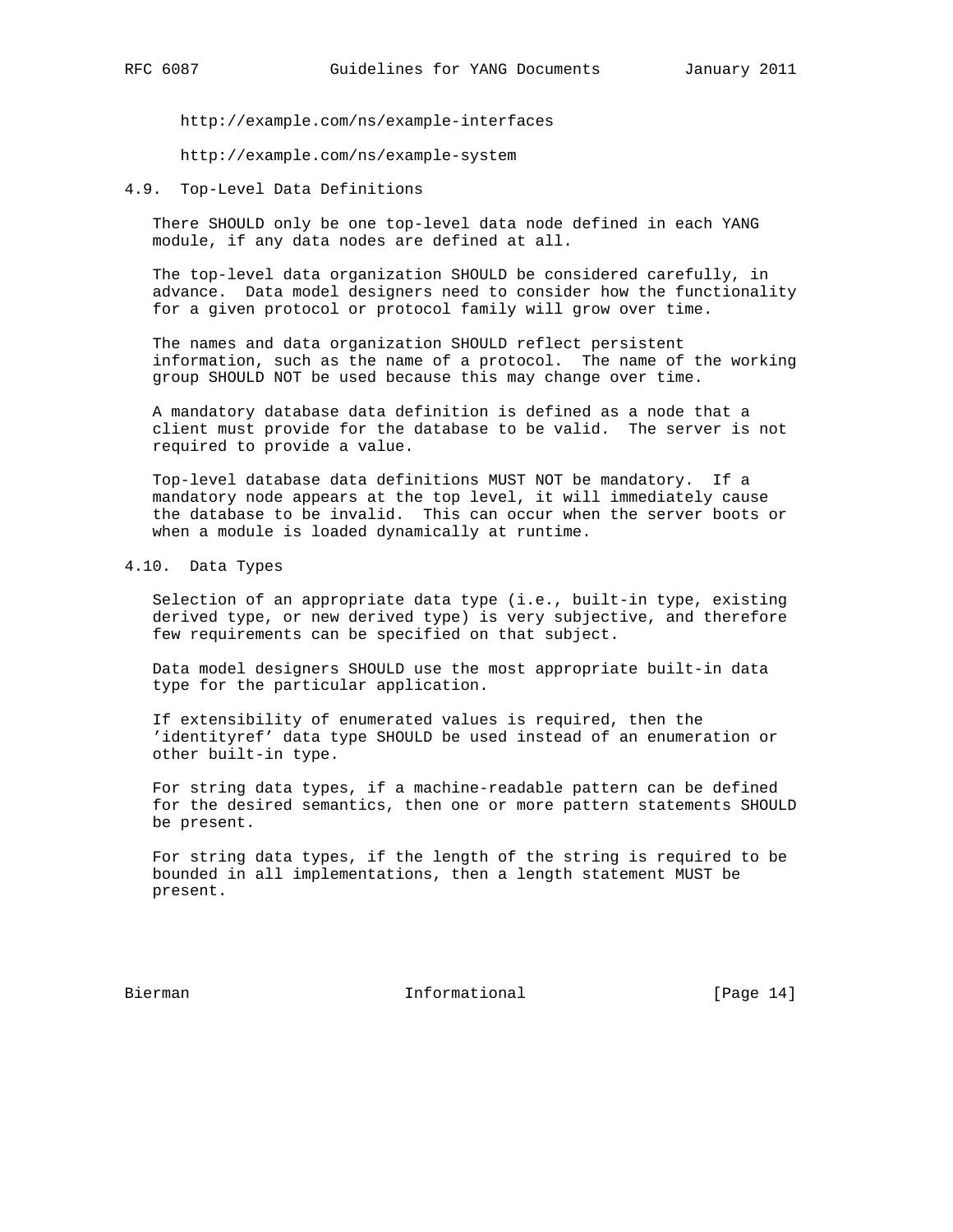For numeric data types, if the values allowed by the intended semantics are different than those allowed by the unbounded intrinsic data type (e.g., 'int32'), then a range statement SHOULD be present.

The signed numeric data types (i.e., 'int8', 'int16', 'int32', and 'int64') SHOULD NOT be used unless negative values are allowed for the desired semantics.

 For 'enumeration' or 'bits' data types, the semantics for each 'enum' or 'bit' SHOULD be documented. A separate description statement (within each 'enum' or 'bit' statement) SHOULD be present.

4.11. Reusable Type Definitions

 If an appropriate derived type exists in any standard module, such as [RFC6021], then it SHOULD be used instead of defining a new derived type.

 If an appropriate units identifier can be associated with the desired semantics, then a units statement SHOULD be present.

 If an appropriate default value can be associated with the desired semantics, then a default statement SHOULD be present.

 If a significant number of derived types are defined, and it is anticipated that these data types will be reused by multiple modules, then these derived types SHOULD be contained in a separate module or submodule, to allow easier reuse without unnecessary coupling.

The description statement MUST be present.

 If the type definition semantics are defined in an external document (other than another YANG module indicated by an import statement), then the reference statement MUST be present.

4.12. Data Definitions

 The description statement MUST be present in the following YANG statements:

- o anyxml
- o augment
- o choice
- o container

Bierman 10 Informational [Page 15]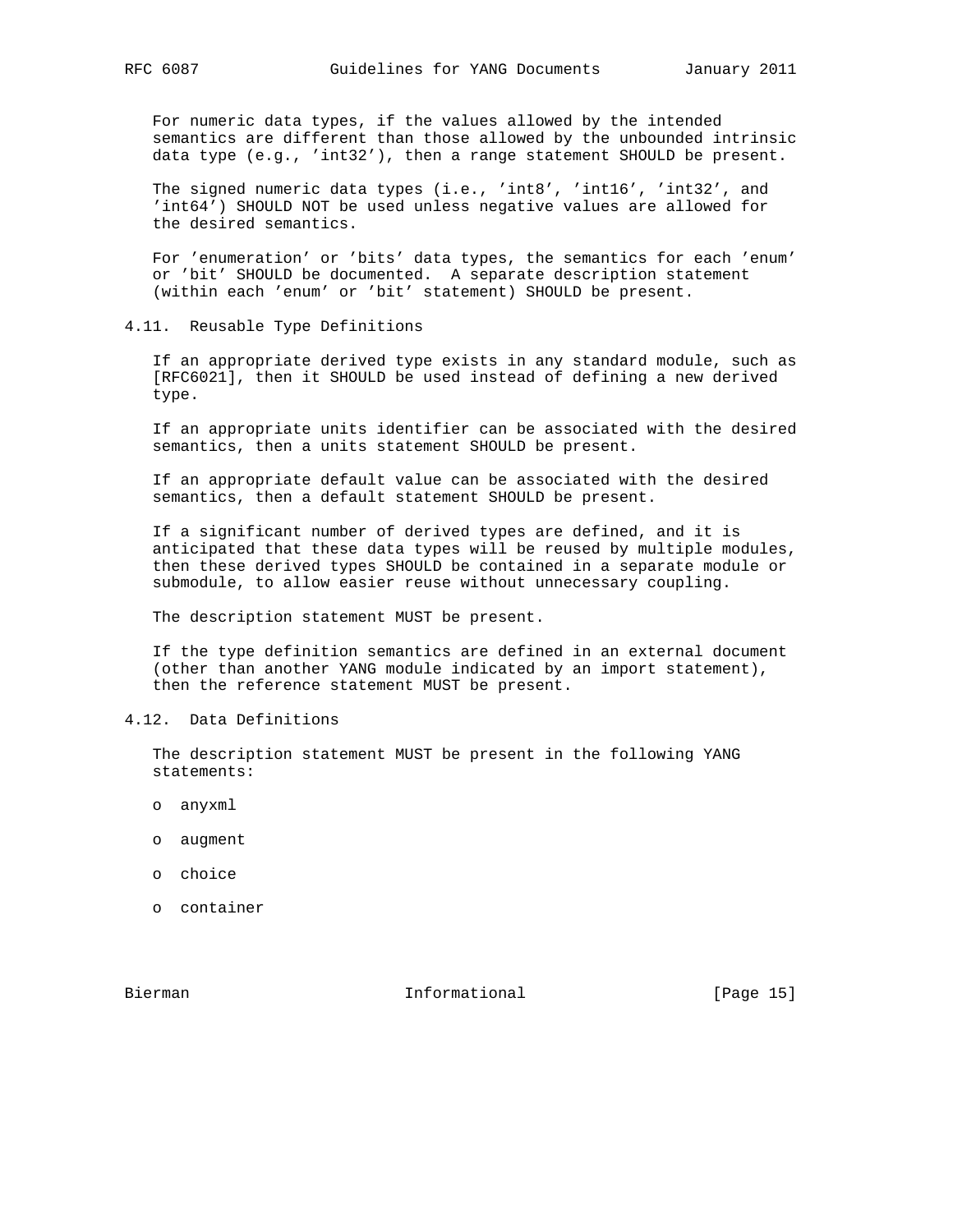- o extension
- o feature
- o grouping
- o identity
- o leaf
- o leaf-list
- o list
- o notification
- o rpc
- o typedef

 If the data definition semantics are defined in an external document, (other than another YANG module indicated by an import statement), then a reference statement MUST be present.

 The 'anyxml' construct may be useful to represent an HTML banner containing markup elements, such as '<b>' and '</b>', and MAY be used in such cases. However, this construct SHOULD NOT be used if other YANG data node types can be used instead to represent the desired syntax and semantics.

 If there are referential integrity constraints associated with the desired semantics that can be represented with XPath, then one or more 'must' statements SHOULD be present.

 For list and leaf-list data definitions, if the number of possible instances is required to be bounded for all implementations, then the max-elements statements SHOULD be present.

 If any 'must' or 'when' statements are used within the data definition, then the data definition description statement SHOULD describe the purpose of each one.

Bierman 10 Informational [Page 16]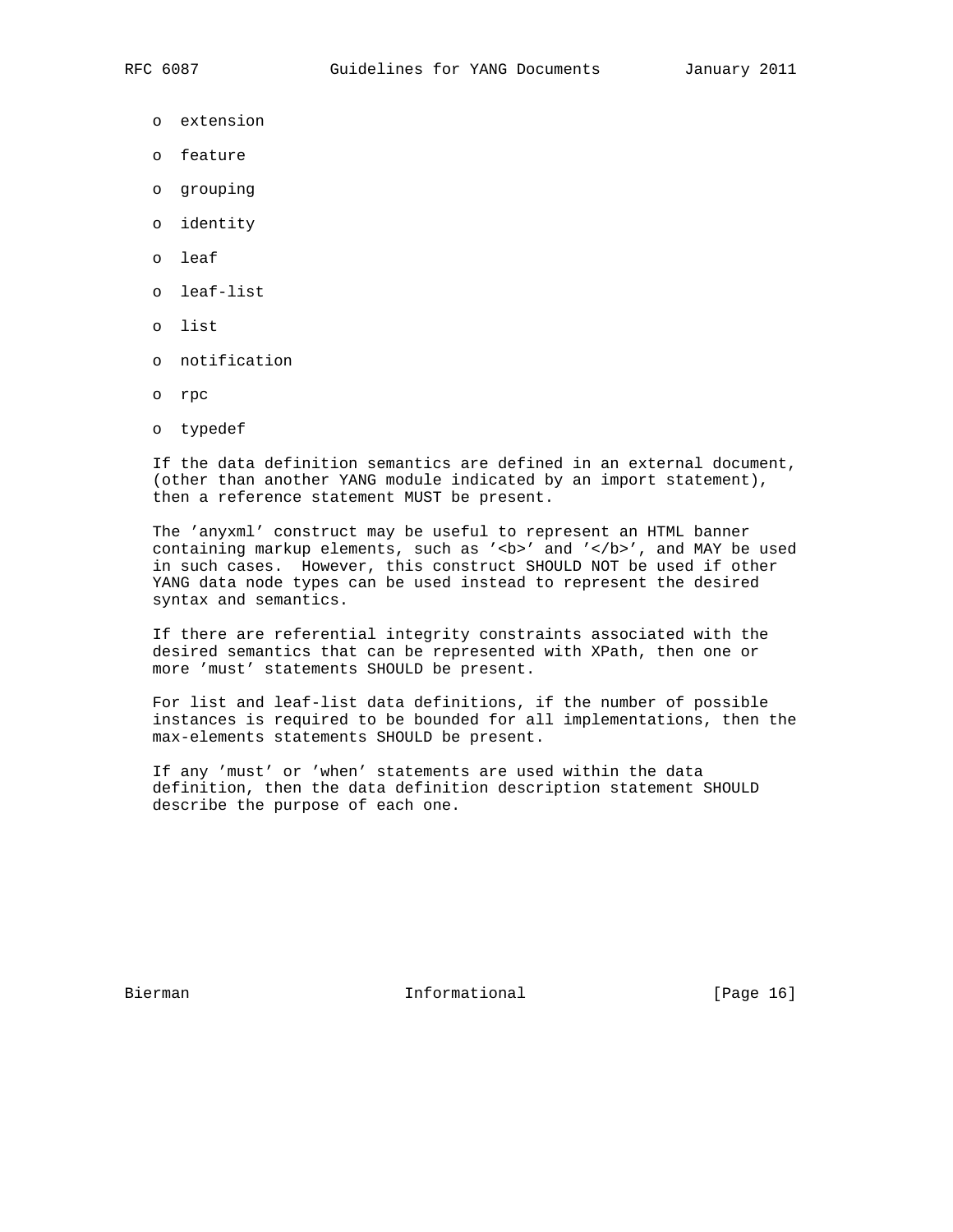### 4.13. Operation Definitions

 If the operation semantics are defined in an external document (other than another YANG module indicated by an import statement), then a reference statement MUST be present.

 If the operation impacts system behavior in some way, it SHOULD be mentioned in the description statement.

 If the operation is potentially harmful to system behavior in some way, it MUST be mentioned in the Security Considerations section of the document.

4.14. Notification Definitions

The description statement MUST be present.

 If the notification semantics are defined in an external document (other than another YANG module indicated by an import statement), then a reference statement MUST be present.

5. IANA Considerations

 This document registers one URI in the IETF XML registry [RFC3688]. The following registration has been made:

URI: urn:ietf:params:xml:ns:yang:ietf-template

Registrant Contact: The NETMOD WG of the IETF.

XML: N/A, the requested URI is an XML namespace.

 Per this document, the following assignment has been made in the YANG Module Names Registry for the YANG module template in Appendix B.

| Field     | Value                                     |  |
|-----------|-------------------------------------------|--|
| Name      | ietf-template                             |  |
| Namespace | urn:ietf:params:xml:ns:yang:ietf-template |  |
| Prefix    | temp                                      |  |
| Reference | RFC 6087                                  |  |

Bierman 10 Informational [Page 17]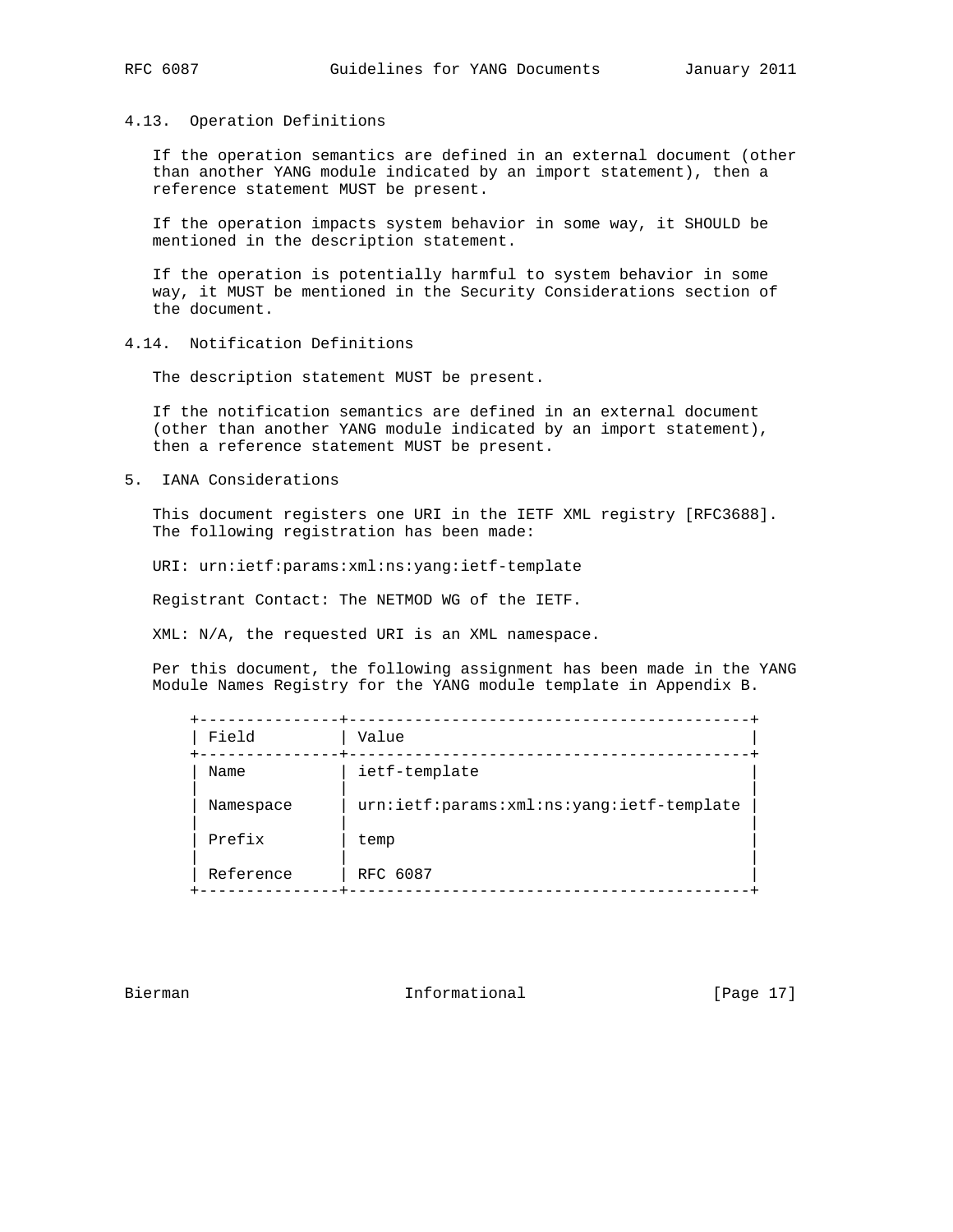# 6. Security Considerations

 This document defines documentation guidelines for NETCONF content defined with the YANG data modeling language. The guidelines for how to write a Security Considerations section for a YANG module are defined in the online document

http://www.ops.ietf.org/netconf/yang-security-considerations.txt

 This document does not introduce any new or increased security risks into the management system.

 The following section contains the security considerations template dated 2010-06-16. Be sure to check the webpage at the URL listed above in case there is a more recent version available.

 Each specification that defines one or more YANG modules MUST contain a section that discusses security considerations relevant to those modules. This section MUST be patterned after the latest approved template (available at http://www.ops.ietf.org/netconf/yang-security-considerations.txt).

 In particular, writable data nodes that could be especially disruptive if abused MUST be explicitly listed by name and the associated security risks MUST be spelled out.

 Similarly, readable data nodes that contain especially sensitive information or that raise significant privacy concerns MUST be explicitly listed by name and the reasons for the sensitivity/privacy concerns MUST be explained.

 Further, if new RPC operations have been defined, then the security considerations of each new RPC operation MUST be explained.

Bierman 10 Informational [Page 18]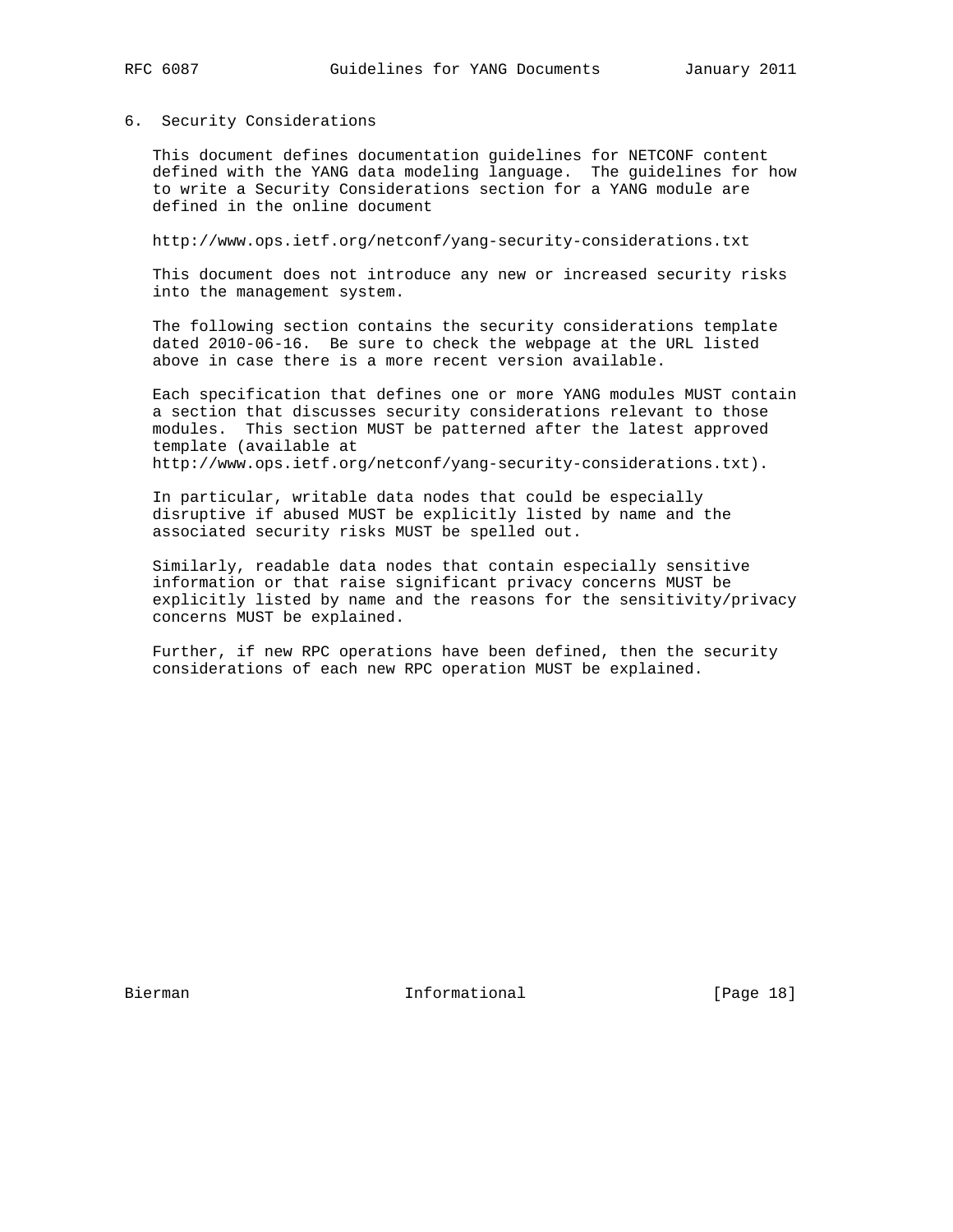# 6.1. Security Considerations Section Template

## X. Security Considerations

 The YANG module defined in this memo is designed to be accessed via the NETCONF protocol [RFC4741]. The lowest NETCONF layer is the secure transport layer and the mandatory-to-implement secure transport is SSH [RFC4742].

 -- if you have any writable data nodes (those are all the -- "config true" nodes, and remember, that is the default) -- describe their specific sensitivity or vulnerability.

 There are a number of data nodes defined in this YANG module which are writable/creatable/deletable (i.e., config true, which is the default). These data nodes may be considered sensitive or vulnerable in some network environments. Write operations (e.g., edit-config) to these data nodes without proper protection can have a negative effect on network operations. These are the subtrees and data nodes and their sensitivity/vulnerability:

<list subtrees and data nodes and state why they are sensitive>

 -- for all YANG modules you must evaluate whether any readable data -- nodes (those are all the "config false" nodes, but also all other -- nodes, because they can also be read via operations like get or -- get-config) are sensitive or vulnerable (for instance, if they -- might reveal customer information or violate personal privacy -- laws such as those of the European Union if exposed to -- unauthorized parties)

 Some of the readable data nodes in this YANG module may be considered sensitive or vulnerable in some network environments. It is thus important to control read access (e.g., via get, get-config, or notification) to these data nodes. These are the subtrees and data nodes and their sensitivity/vulnerability:

<list subtrees and data nodes and state why they are sensitive>

 -- if your YANG module has defined any rpc operations -- describe their specific sensitivity or vulnerability.

 Some of the RPC operations in this YANG module may be considered sensitive or vulnerable in some network environments. It is thus important to control access to these operations. These are the operations and their sensitivity/vulnerability:

<list RPC operations and state why they are sensitive>

Bierman **Informational** [Page 19]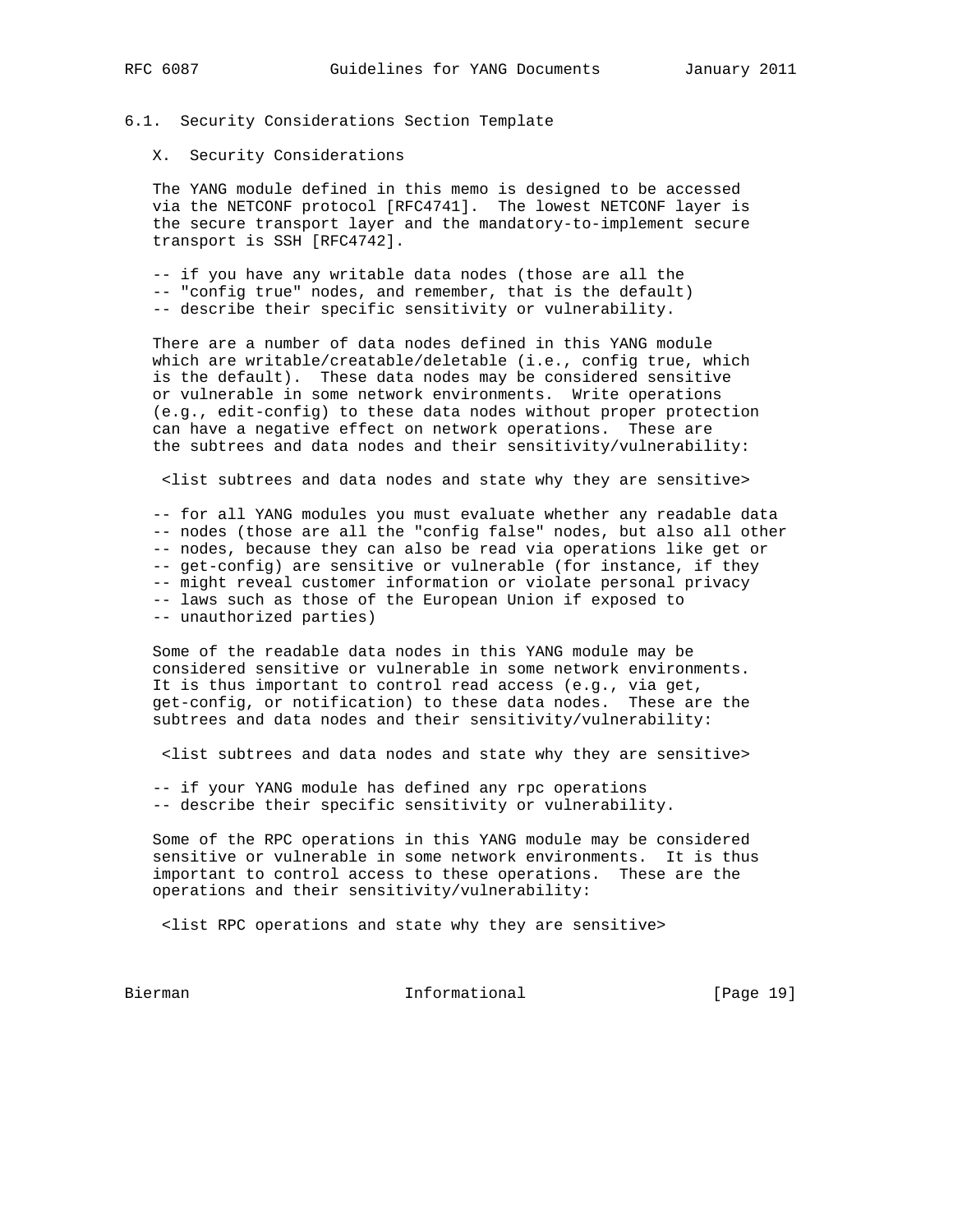#### 7. Acknowledgments

 The structure and contents of this document are adapted from Guidelines for MIB Documents [RFC4181], by C. M. Heard.

 The working group thanks Martin Bjorklund and Juergen Schoenwaelder for their extensive reviews and contributions to this document.

- 8. References
- 8.1. Normative References
	- [RFC2119] Bradner, S., "Key words for use in RFCs to Indicate Requirement Levels", BCP 14, RFC 2119, March 1997.
	- [RFC2223] Postel, J. and J. Reynolds, "Instructions to RFC Authors", RFC 2223, October 1997.
	- [RFC3688] Mealling, M., "The IETF XML Registry", BCP 81, RFC 3688, January 2004.
	- [RFC3986] Berners-Lee, T., Fielding, R., and L. Masinter, "Uniform Resource Identifier (URI): Generic Syntax", STD 66, RFC 3986, January 2005.
	- [RFC4741] Enns, R., "NETCONF Configuration Protocol", RFC 4741, December 2006.
	- [RFC5378] Bradner, S. and J. Contreras, "Rights Contributors Provide to the IETF Trust", BCP 78, RFC 5378, November 2008.
	- [RFC5741] Daigle, L., Kolkman, O., and IAB, "RFC Streams, Headers, and Boilerplates", RFC 5741, December 2009.

 [W3C.REC-xpath-19991116] DeRose, S. and J. Clark, "XML Path Language (XPath) Version 1.0", World Wide Web Consortium Recommendation REC-xpath-19991116, November 1999, <http://www.w3.org/TR/1999/REC-xpath-19991116>.

- [RFC6020] Bjorklund, M., "YANG A Data Modeling Language for the Network Configuration Protocol (NETCONF)", RFC 6020, October 2010.
- [RFC6021] Schoenwaelder, J., "Common YANG Data Types", RFC 6021, October 2010.

Bierman 10 Informational [Page 20]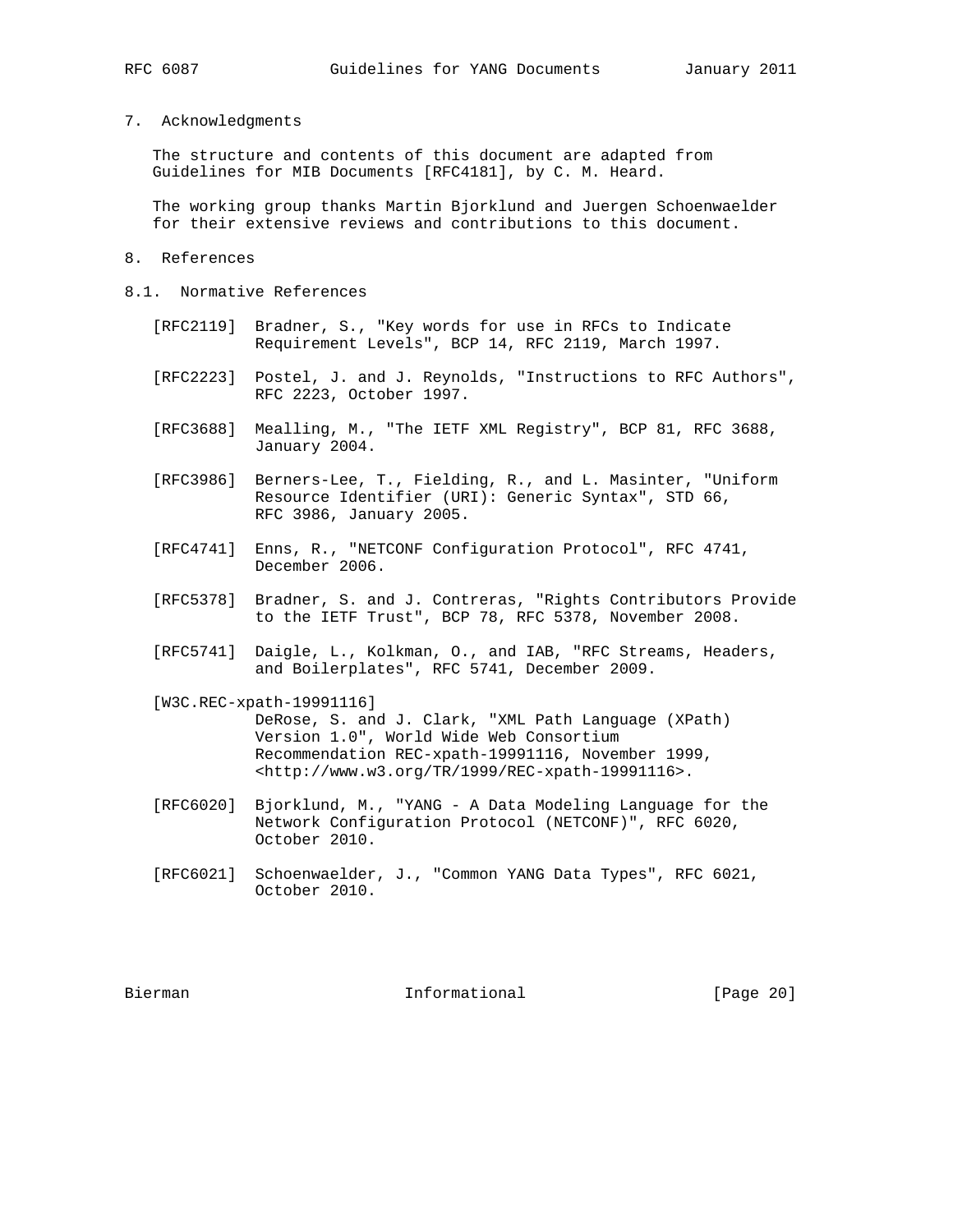# 8.2. Informative References

- [RFC4181] Heard, C., "Guidelines for Authors and Reviewers of MIB Documents", BCP 111, RFC 4181, September 2005.
	- [RFC5226] Narten, T. and H. Alvestrand, "Guidelines for Writing an IANA Considerations Section in RFCs", BCP 26, RFC 5226, May 2008.

[RFC-STYLE]

 Braden, R., Ginoza, S., and A. Hagens, "RFC Document Style", September 2009, <http://www.rfc-editor.org/rfc-style-guide/rfc-style>.

Bierman Informational [Page 21]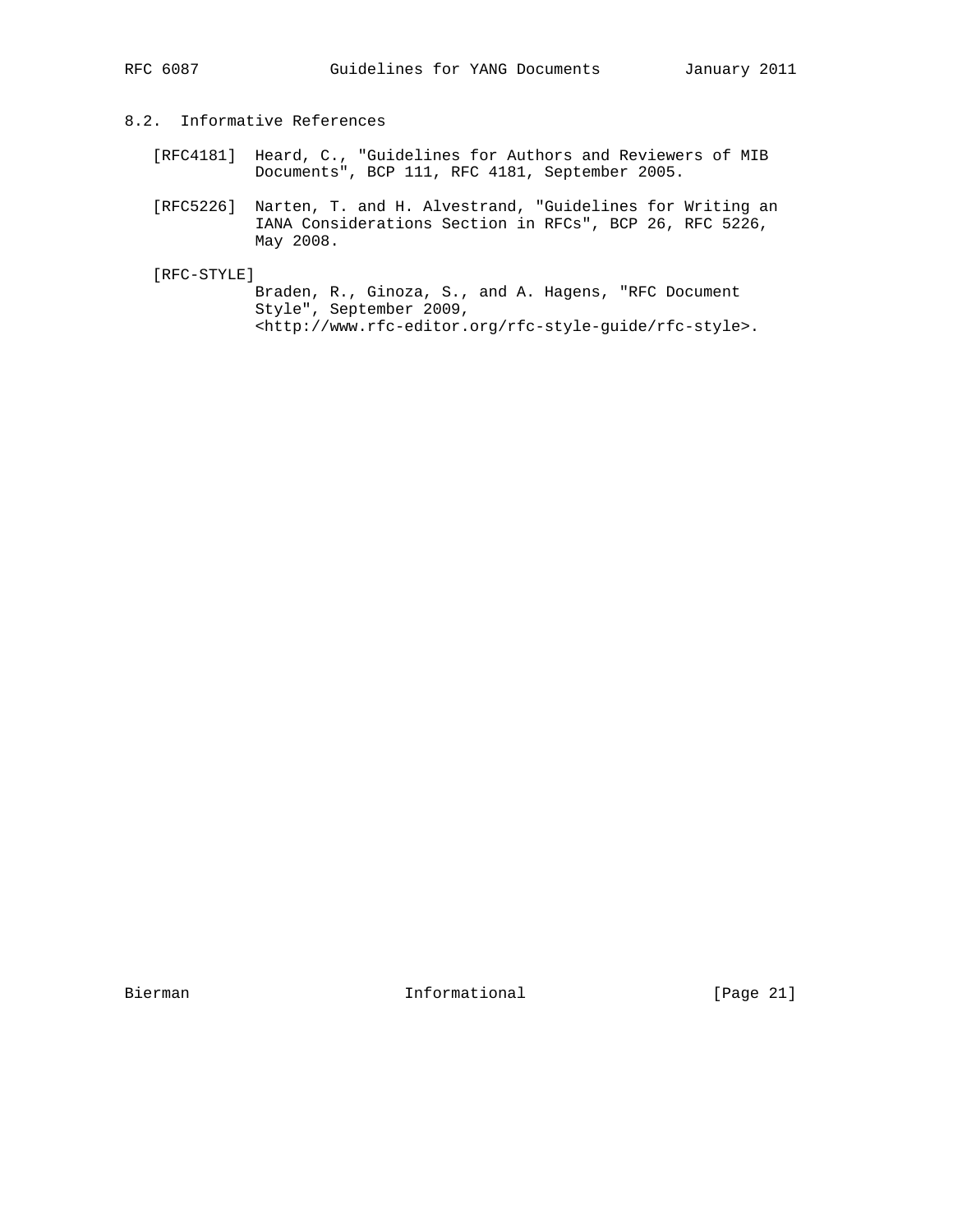Appendix A. Module Review Checklist

This section is adapted from RFC 4181.

 The purpose of a YANG module review is to review the YANG module both for technical correctness and for adherence to IETF documentation requirements. The following checklist may be helpful when reviewing an Internet-Draft:

- 1. I-D Boilerplate -- verify that the draft contains the required Internet-Draft boilerplate (see http://www.ietf.org/id-info/guidelines.html), including the appropriate statement to permit publication as an RFC, and that I-D boilerplate does not contain references or section numbers.
- 2. Abstract -- verify that the abstract does not contain references, that it does not have a section number, and that its content follows the guidelines in http://www.ietf.org/id-info/guidelines.html.
- 3. Copyright Notice -- verify that the draft has the appropriate text regarding the rights that document contributers provide to the IETF Trust [RFC5378]. Verify that it contains the full IETF Trust copyright notice at the beginning of the document. The IETF Trust Legal Provisions (TLP) can be found at:

http://trustee.ietf.org/license-info/

- 4. Security Considerations section -- verify that the draft uses the latest approved template from the OPS area website (http:// www.ops.ietf.org/netconf/yang-security-considerations.txt) and that the guidelines therein have been followed.
- 5. IANA Considerations section -- this section must always be present. For each module within the document, ensure that the IANA Considerations section contains entries for the following IANA registries:

XML Namespace Registry: Register the YANG module namespace.

 YANG Module Registry: Register the YANG module name, prefix, namespace, and RFC number, according to the rules specified in [RFC6020].

 6. References -- verify that the references are properly divided between normative and informative references, that RFC 2119 is included as a normative reference if the terminology defined therein is used in the document, that all references required by

Bierman **Informational** Informational [Page 22]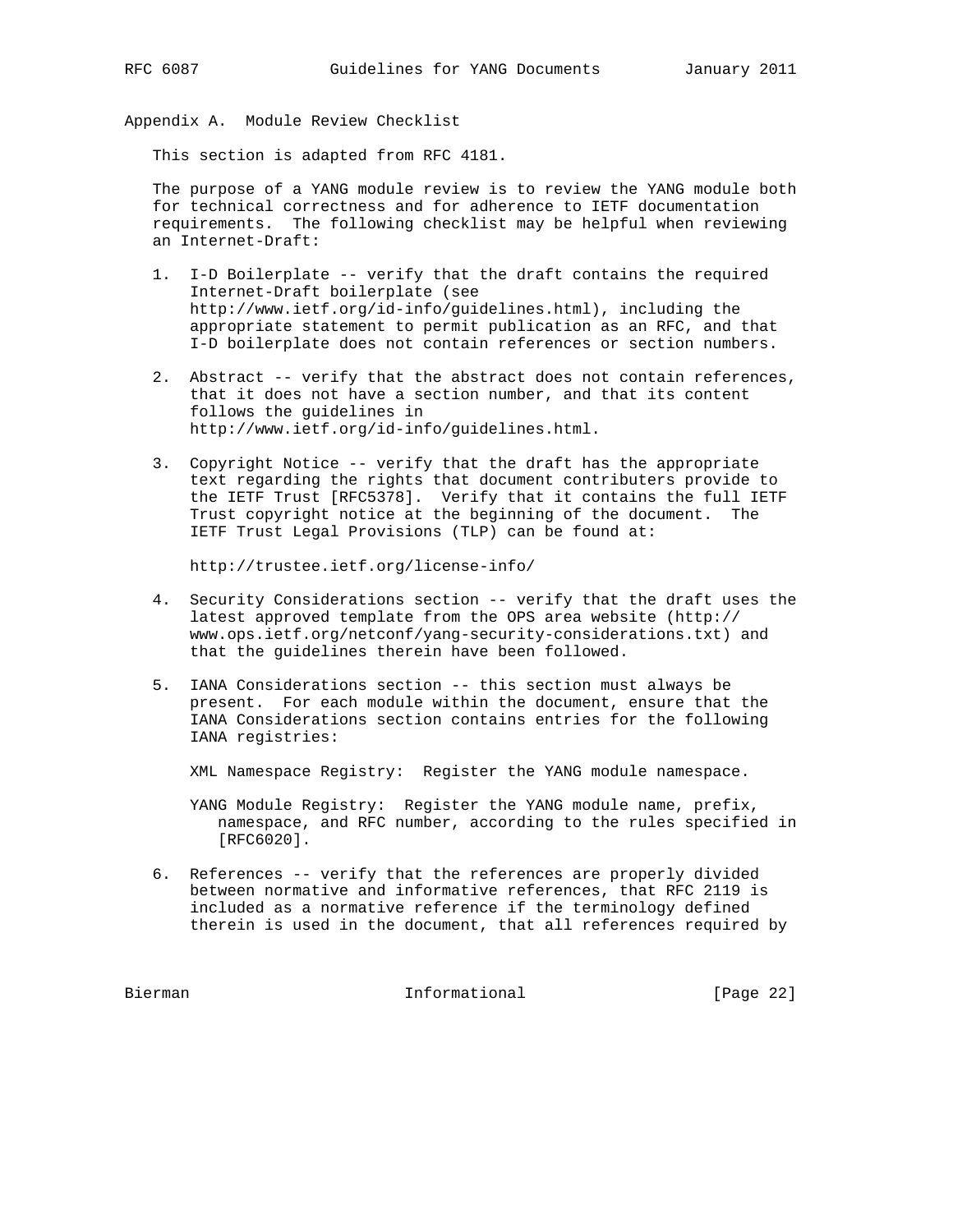the boilerplate are present, that all YANG modules containing imported items are cited as normative references, and that all citations point to the most current RFCs unless there is a valid reason to do otherwise (for example, it is OK to include an informative reference to a previous version of a specification to help explain a feature included for backward compatibility). Be sure citations for all imported modules are present somewhere in the document text (outside the YANG module).

 7. License -- verify that the draft contains the Simplified BSD License in each YANG module or submodule. Some guidelines related to this requirement are described in Section 3.1. Make sure that the correct year is used in all copyright dates. Use the approved text from the latest Trust Legal Provisions (TLP) document, which can be found at:

http://trustee.ietf.org/license-info/

- 8. Other Issues -- check for any issues mentioned in http://www.ietf.org/id-info/checklist.html that are not covered elsewhere.
- 9. Technical Content -- review the actual technical content for compliance with the guidelines in this document. The use of a YANG module compiler is recommended when checking for syntax errors. A list of freely available tools and other information can be found at:

http://trac.tools.ietf.org/wg/netconf/trac/wiki

 Checking for correct syntax, however, is only part of the job. It is just as important to actually read the YANG module document from the point of view of a potential implementor. It is particularly important to check that description statements are sufficiently clear and unambiguous to allow interoperable implementations to be created.

Bierman Informational [Page 23]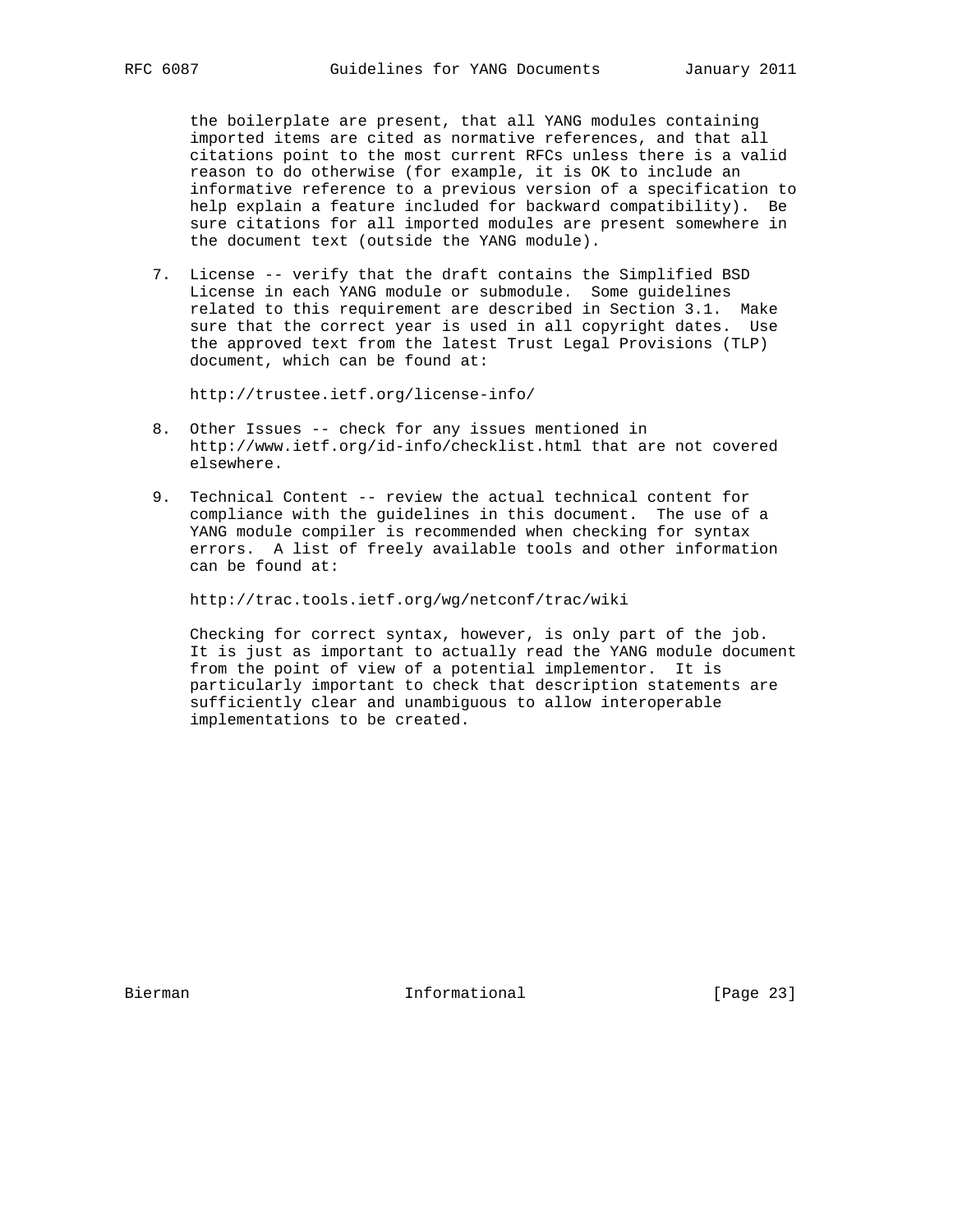```
Appendix B. YANG Module Template
<CODE BEGINS> file "ietf-template@2010-05-18.yang"
module ietf-template {
     // replace this string with a unique namespace URN value
     namespace
       "urn:ietf:params:xml:ns:yang:ietf-template";
     // replace this string, and try to pick a unique prefix
     prefix "temp";
     // import statements here: e.g.,
     // import ietf-yang-types { prefix yang; }
     // import ietf-inet-types { prefix inet; }
     // identify the IETF working group if applicable
     organization
        "IETF NETMOD (NETCONF Data Modeling Language) Working Group";
     // update this contact statement with your info
     contact
        "WG Web: <http://tools.ietf.org/wg/your-wg-name/>
        WG List: <mailto:your-wg-name@ietf.org>
        WG Chair: your-WG-chair
                   <mailto:your-WG-chair@example.com>
         Editor: your-name
                   <mailto:your-email@example.com>";
     // replace the first sentence in this description statement.
     // replace the copyright notice with the most recent
     // version, if it has been updated since the publication
     // of this document
     description
      "This module defines a template for other YANG modules.
       Copyright (c) <insert year> IETF Trust and the persons
       identified as authors of the code. All rights reserved.
       Redistribution and use in source and binary forms, with or
      without modification, is permitted pursuant to, and subject
       to the license terms contained in, the Simplified BSD License
       set forth in Section 4.c of the IETF Trust's Legal Provisions
Bierman 11 Informational [Page 24]
```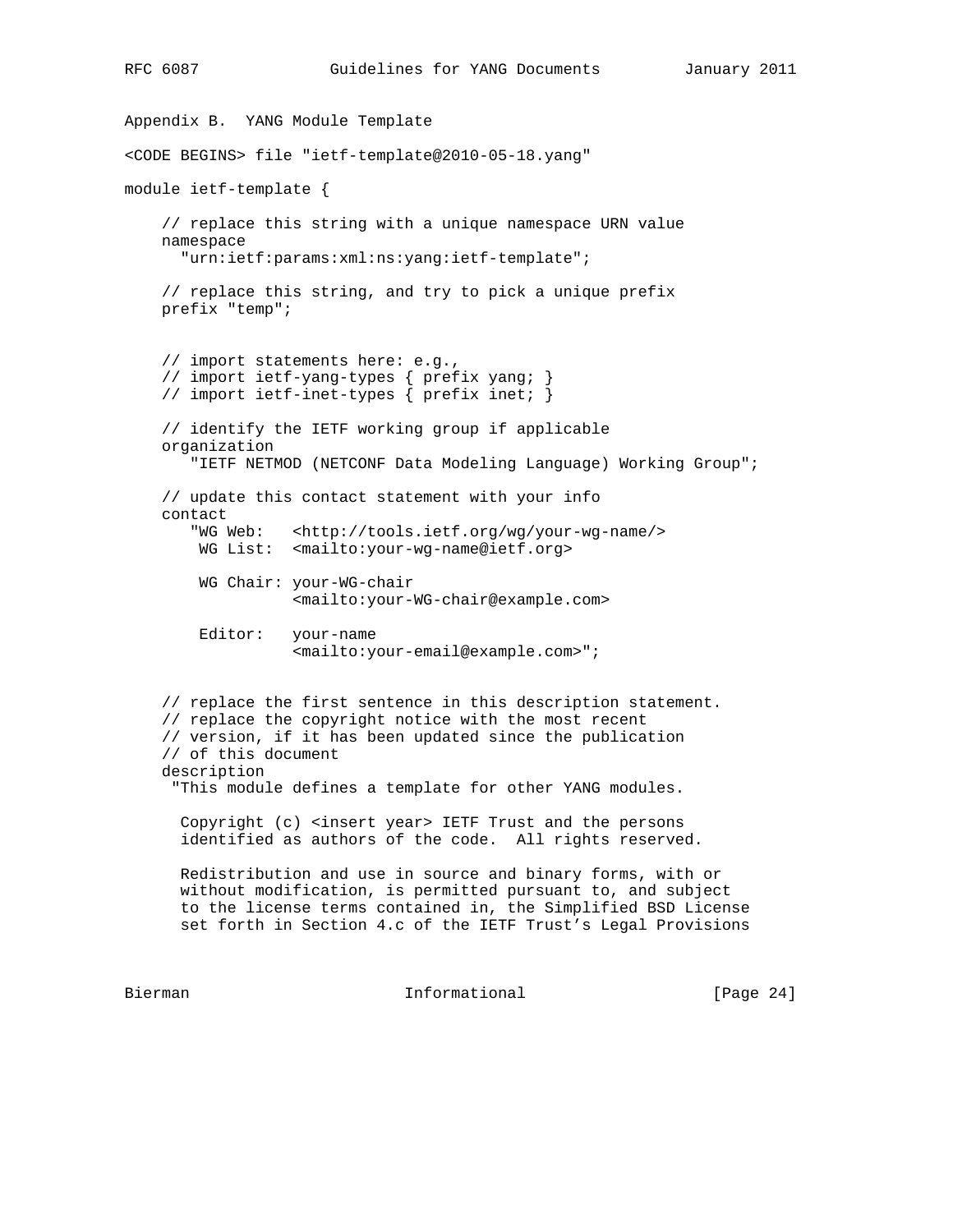```
 Relating to IETF Documents
       (http://trustee.ietf.org/license-info).
      This version of this YANG module is part of RFC XXXX; see
       the RFC itself for full legal notices.";
     // RFC Ed.: replace XXXX with actual RFC number and remove this note
     reference "RFC XXXX";
     // RFC Ed.: remove this note
     // Note: extracted from RFC 6087
     // replace '2010-05-18' with the module publication date
     // The format is (year-month-day)
    revision "2010-05-18" {
      description
        "Initial version";
     }
     // extension statements
     // feature statements
     // identity statements
     // typedef statements
     // grouping statements
     // data definition statements
     // augment statements
     // rpc statements
     // notification statements
     // DO NOT put deviation statements in a published module
<CODE ENDS>
```
}

Bierman 10 Informational [Page 25]